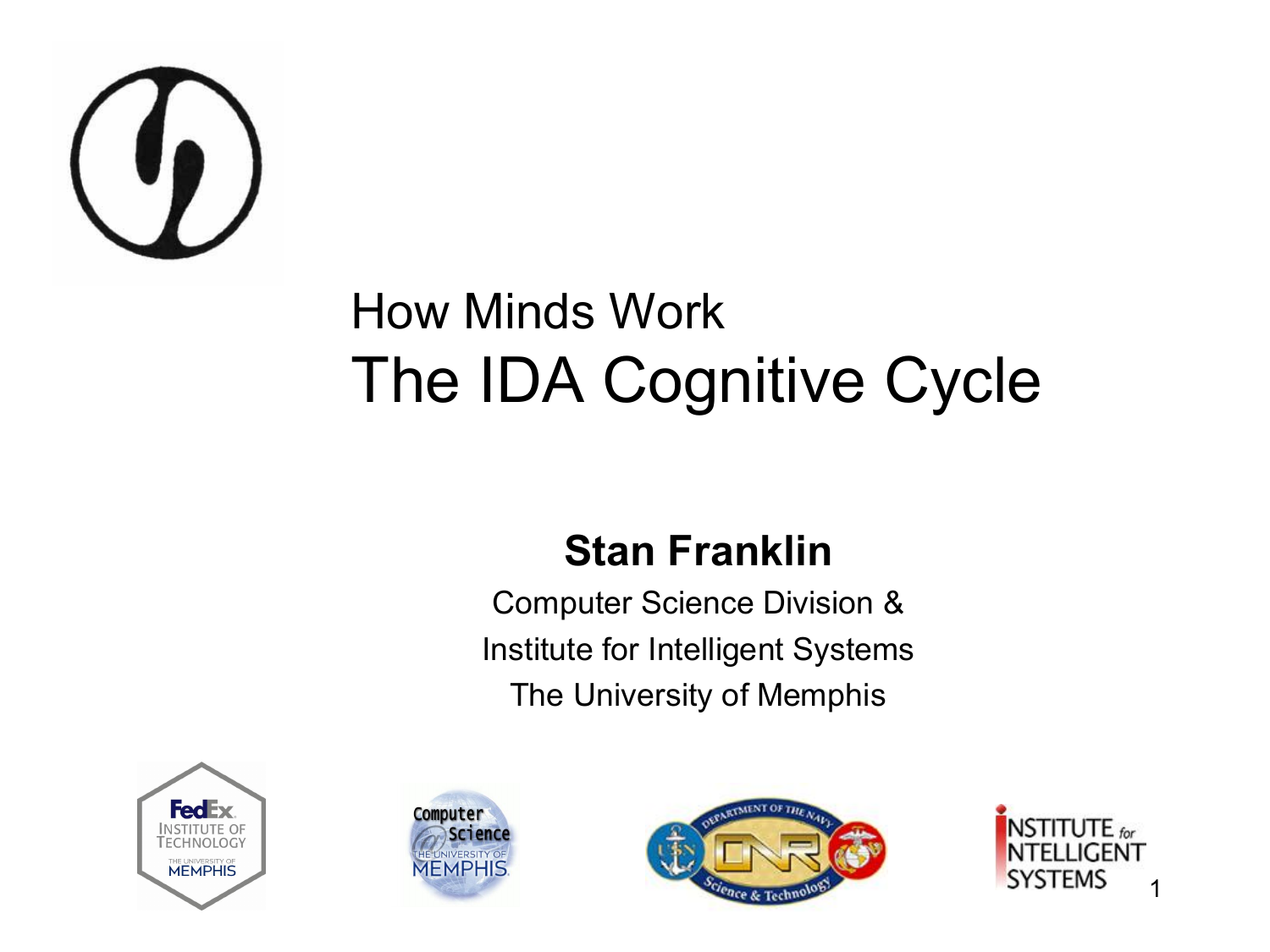# Memory Systems

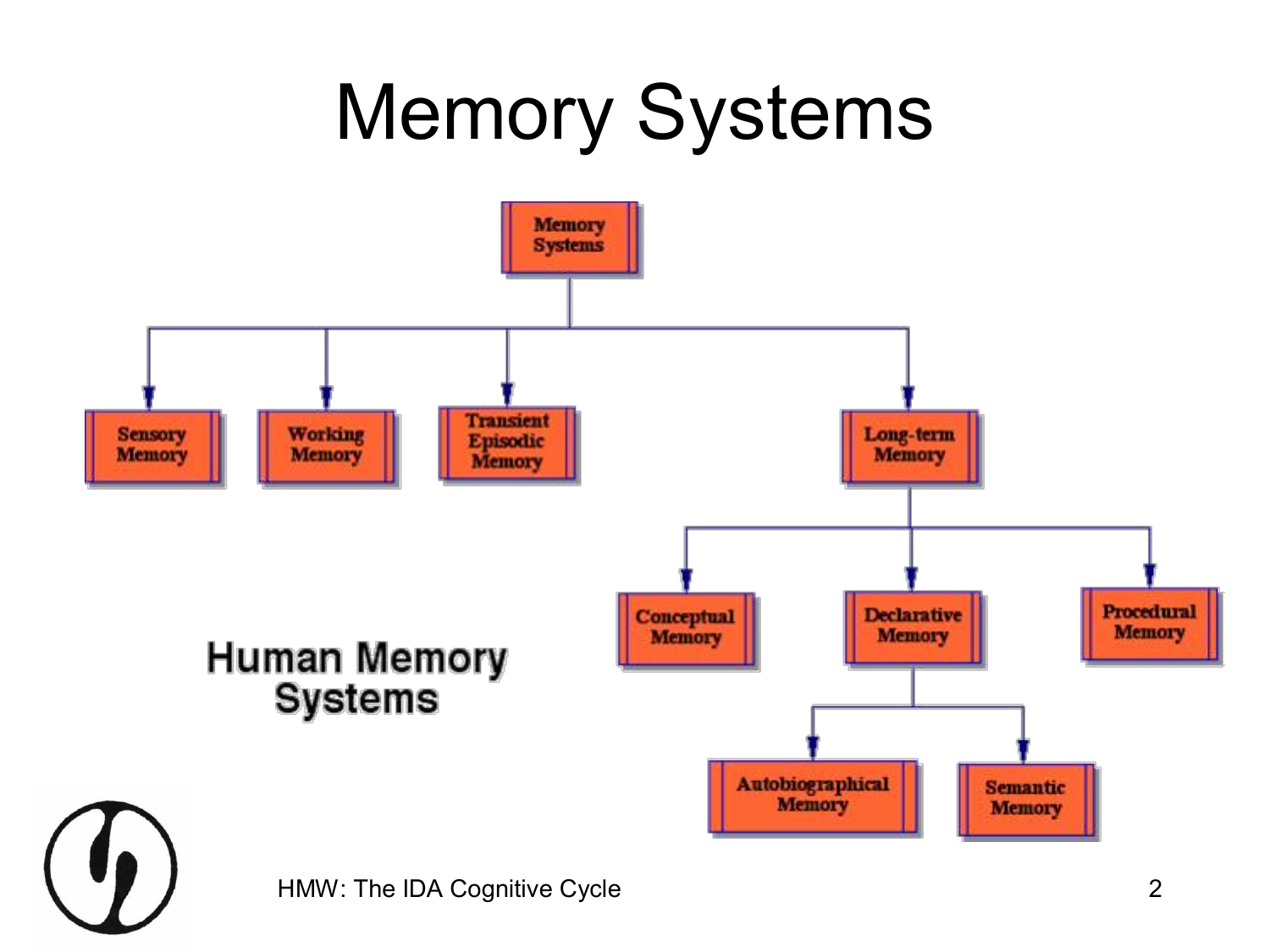# Global Workspace Theory I

- The nervous system is a distributed parallel system with many different specialized processors
- Coalitions of processors compete for access to a Global workspace
- Contents are broadcast globally to all other processors

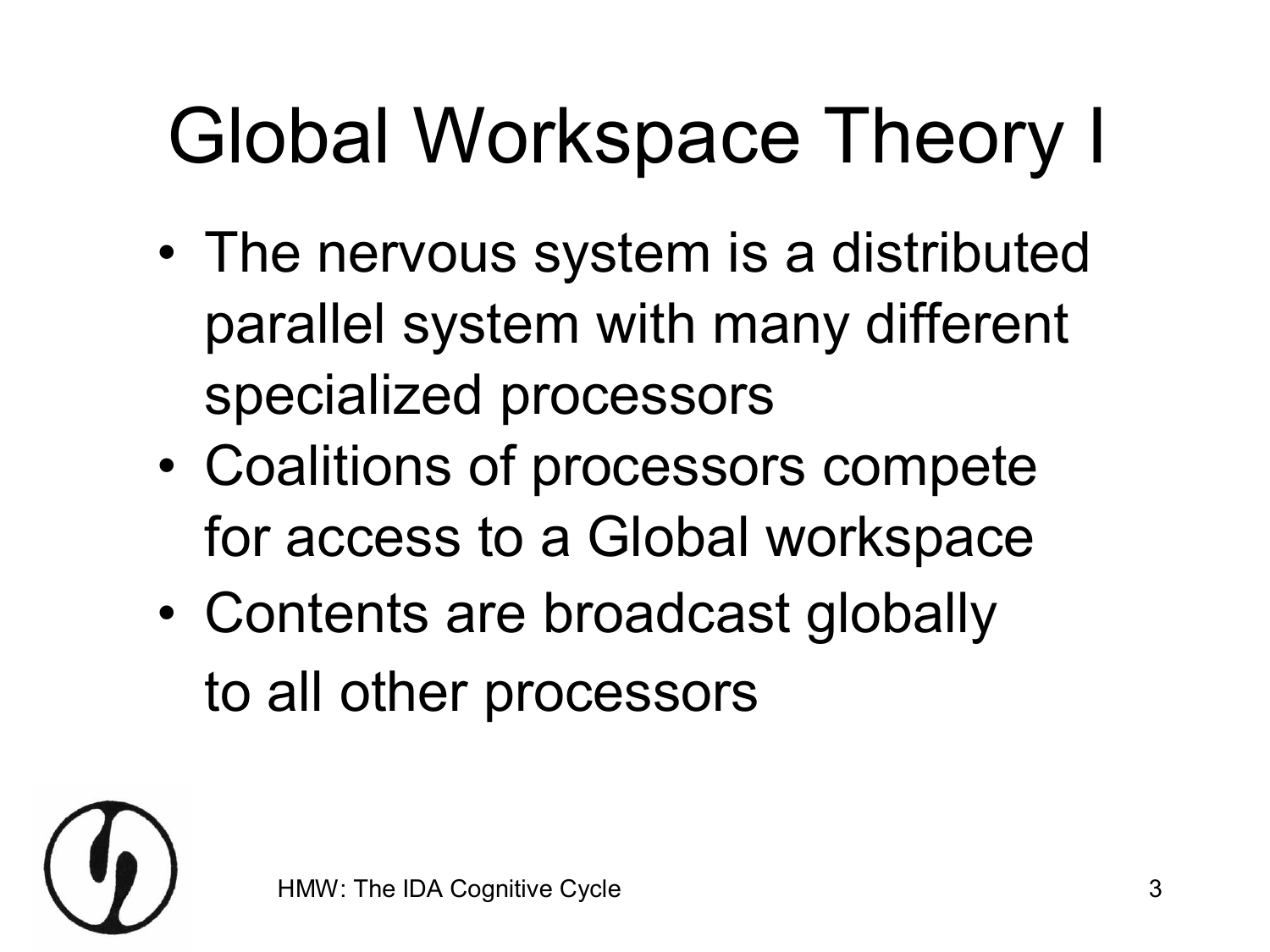# Global Workspace Theory II

- Recruit other processors needed for any degree of novel or problematic situation
- Unconscious contexts and context hierarchies influence consciousness
- Learning requires only consciousness

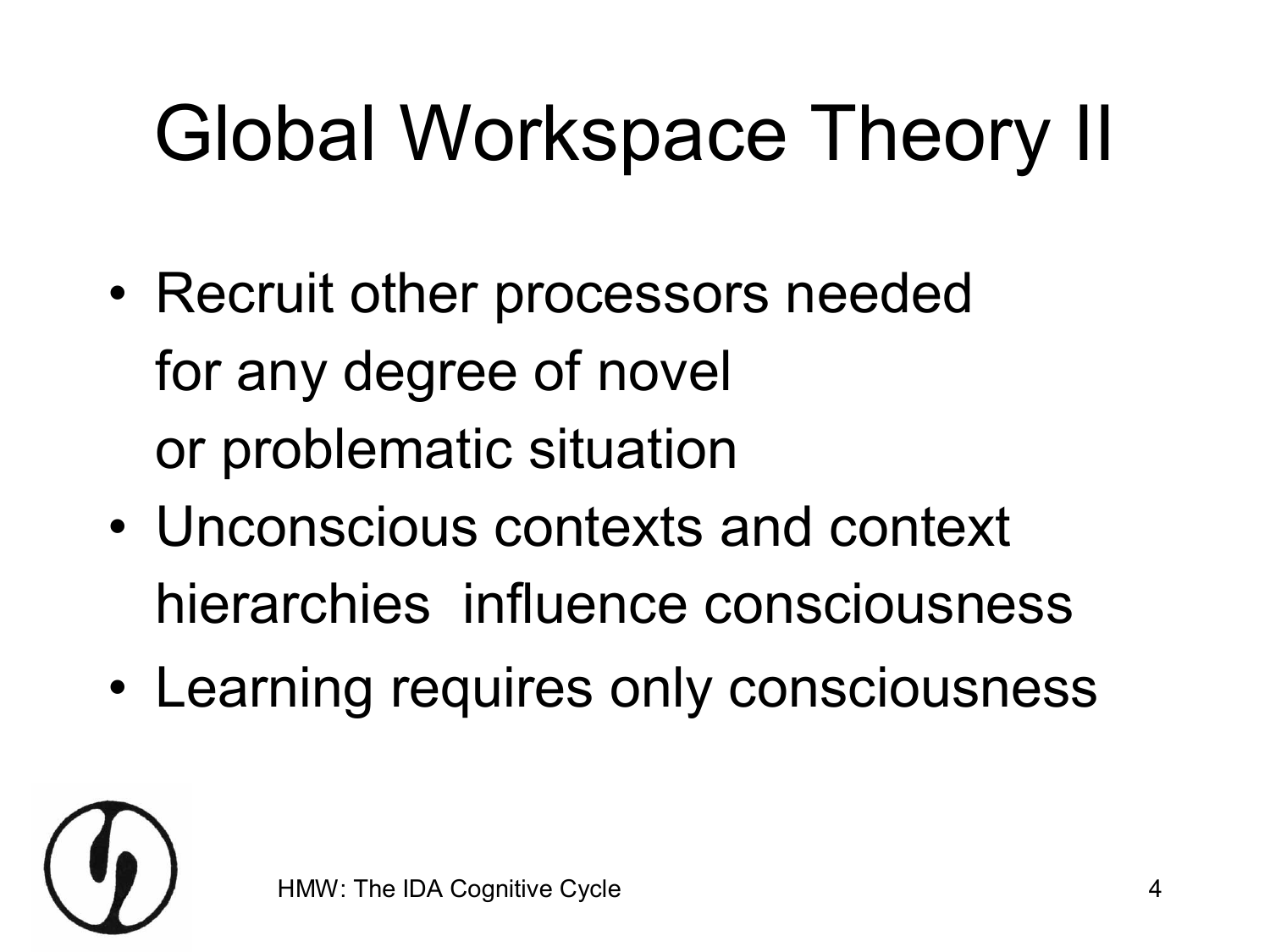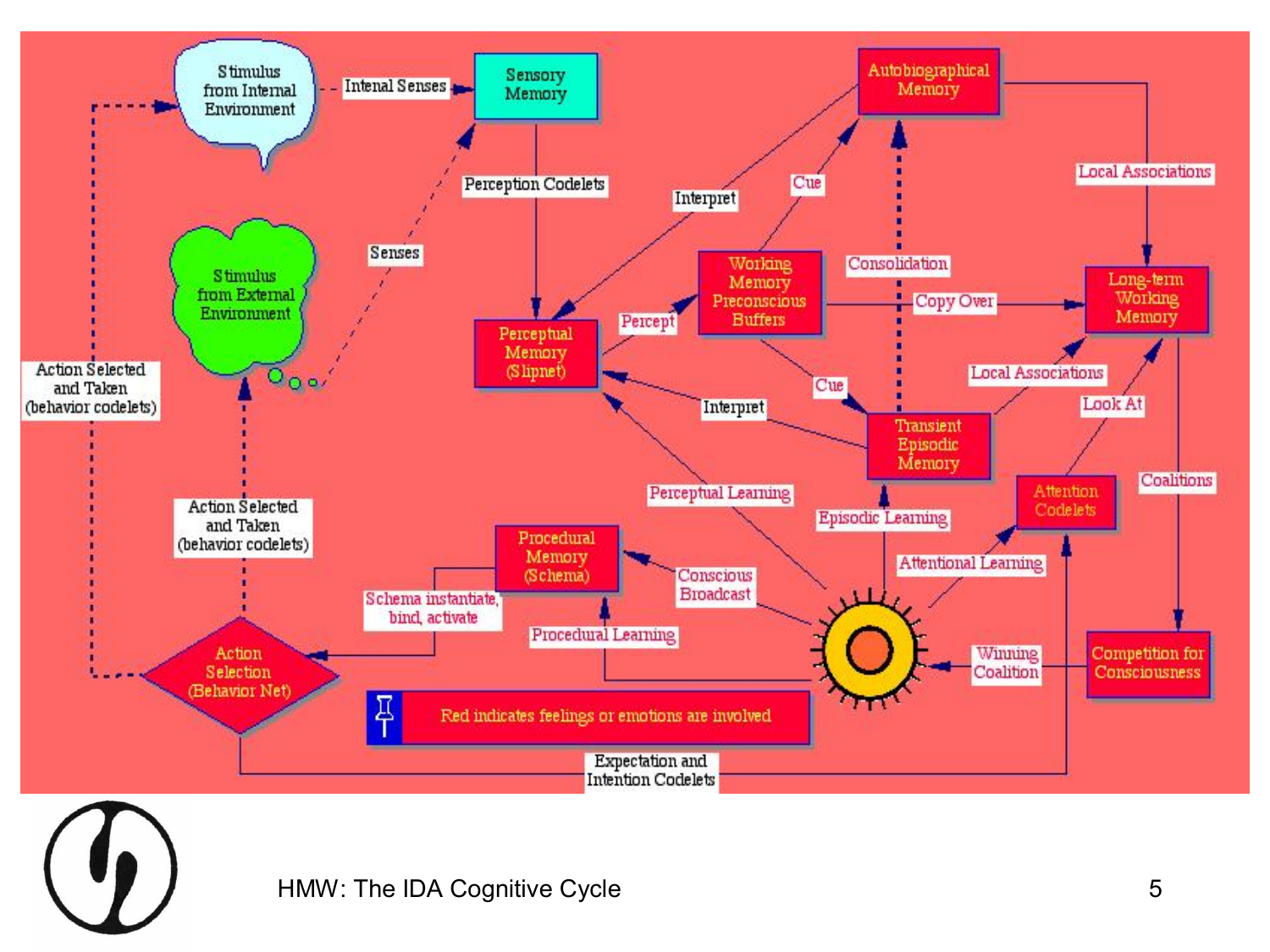## **Cognitive Cycle Processing**

- Hypothesis— Like IDA's, human cognitive processing is via a continuing sequence of Cognitive Cycles
- Duration— Each cognitive cycle takes roughly 200 ms with steps 1 through 5 occupying about 80 ms
- Overlapping— Several cycles may have parts running simultaneously in parallel
- Seriality— Consciousness maintains serial order and the illusion of continuity
- Start— Cycle may start with action selection instead of perception



HMW: The IDA Cognitive Cycle **6**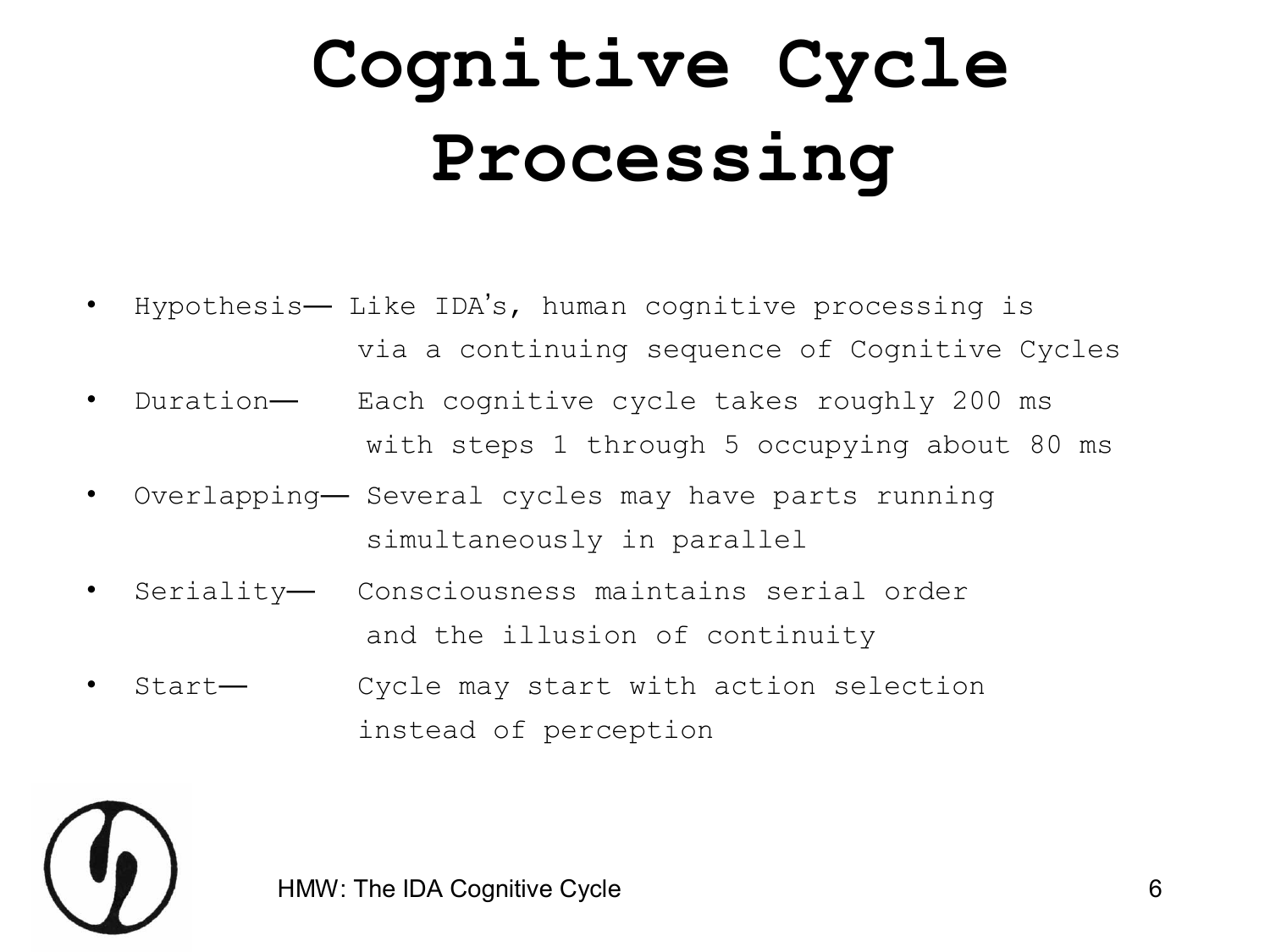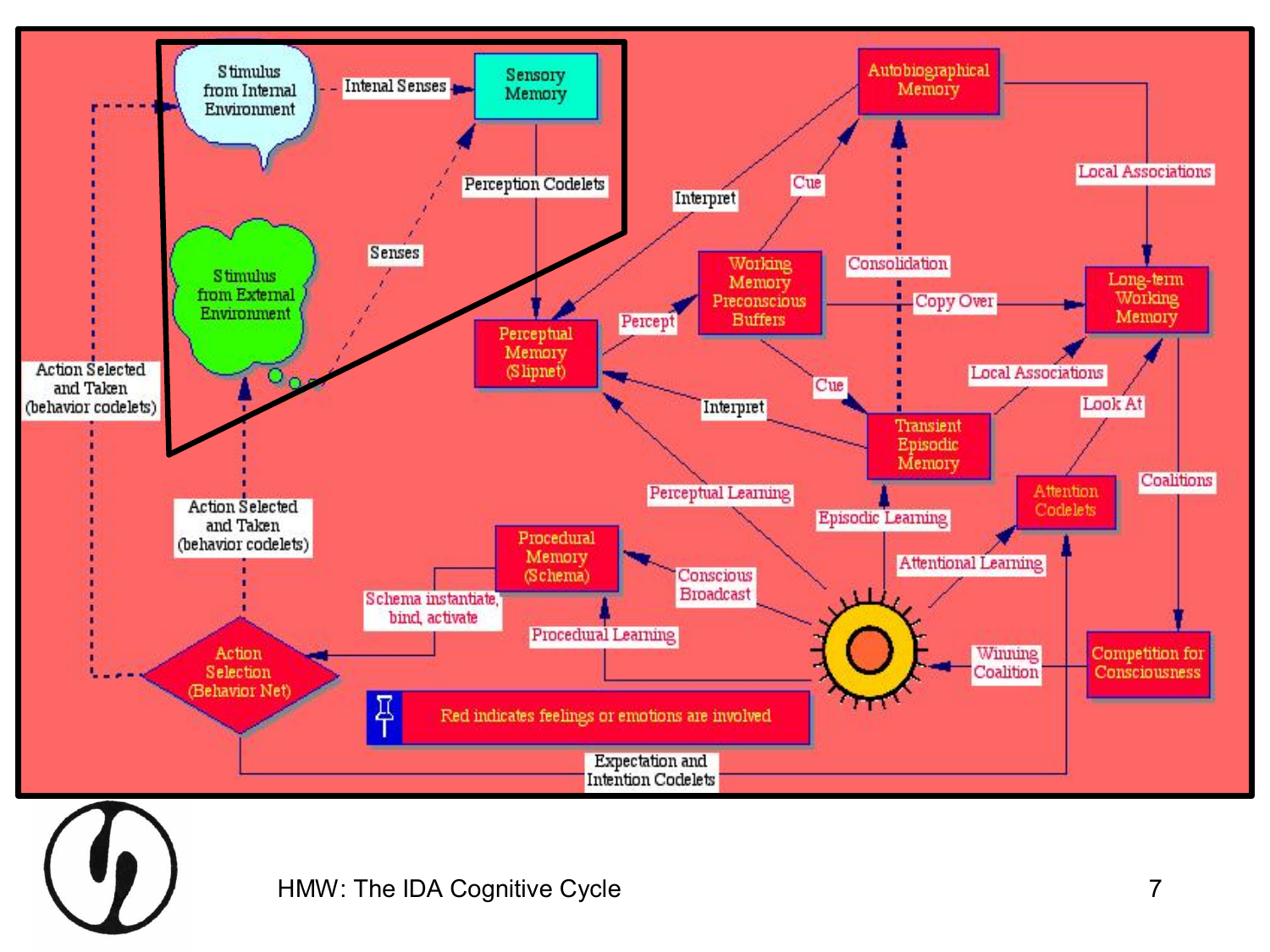## Sensation

- Sensory receptors are directed by action
	- Saccades of the eyes
	- Sniff
	- Turing of an ear
	- Sending of an echolocation signal
- The environment impinges on receptors

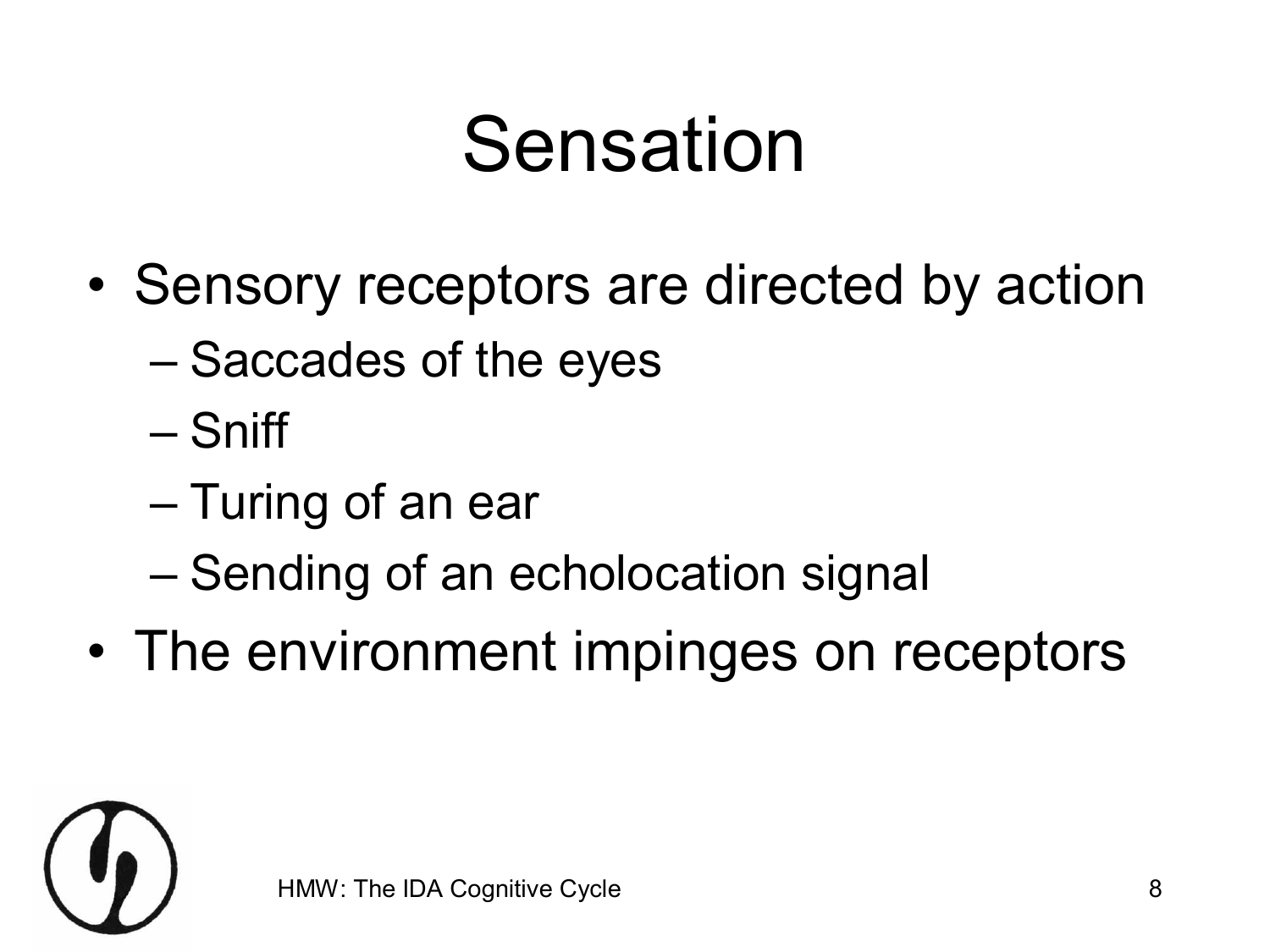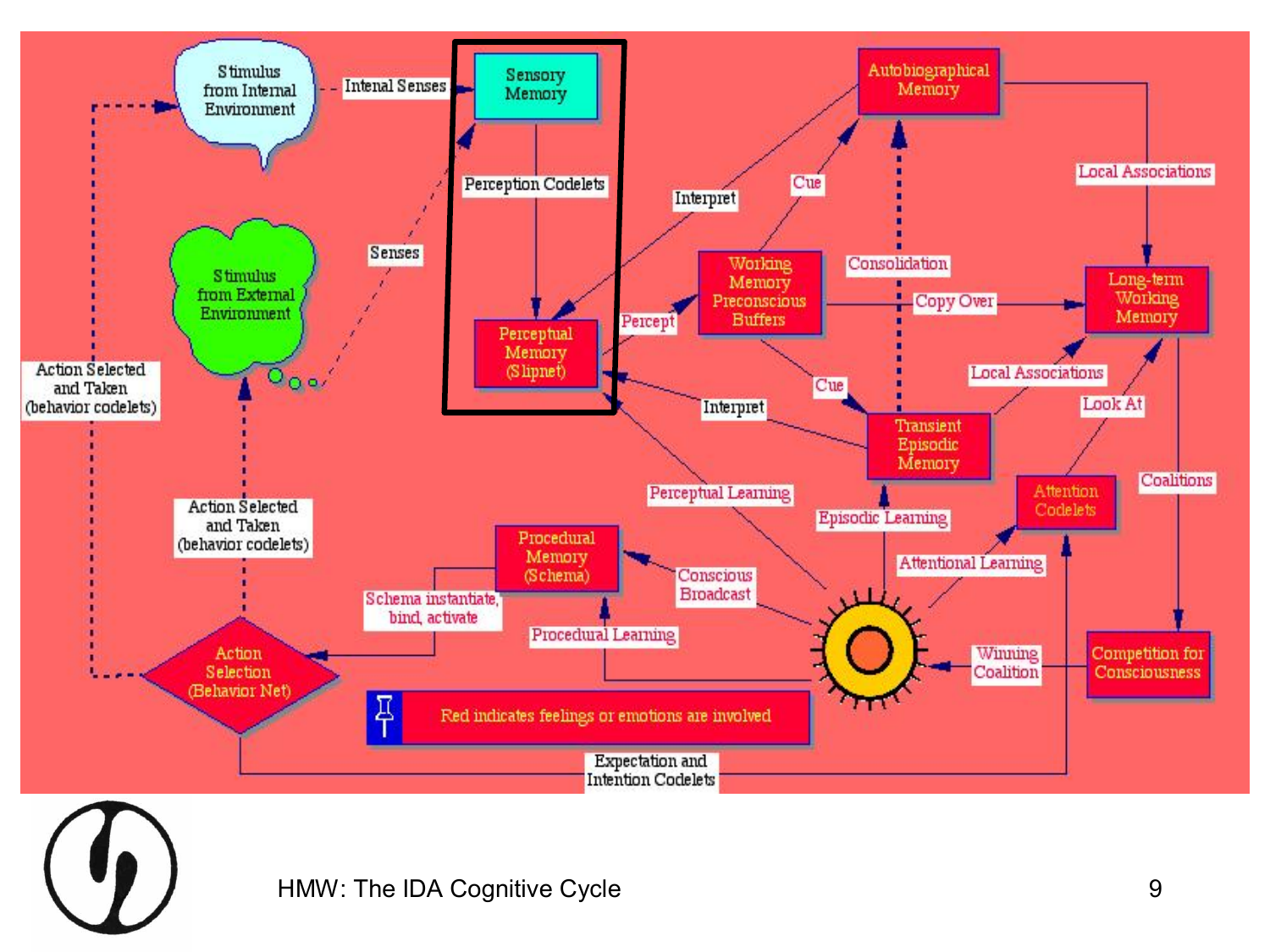# Perception

- Filters sensory input based on expectation
- Simultaneously attaches meaning to it
- Identifies individuals, categories, relations and feelings
- Produces a percept including individuals, categories, relations, ideas, and some interpreted sensory data, i.e, qualia

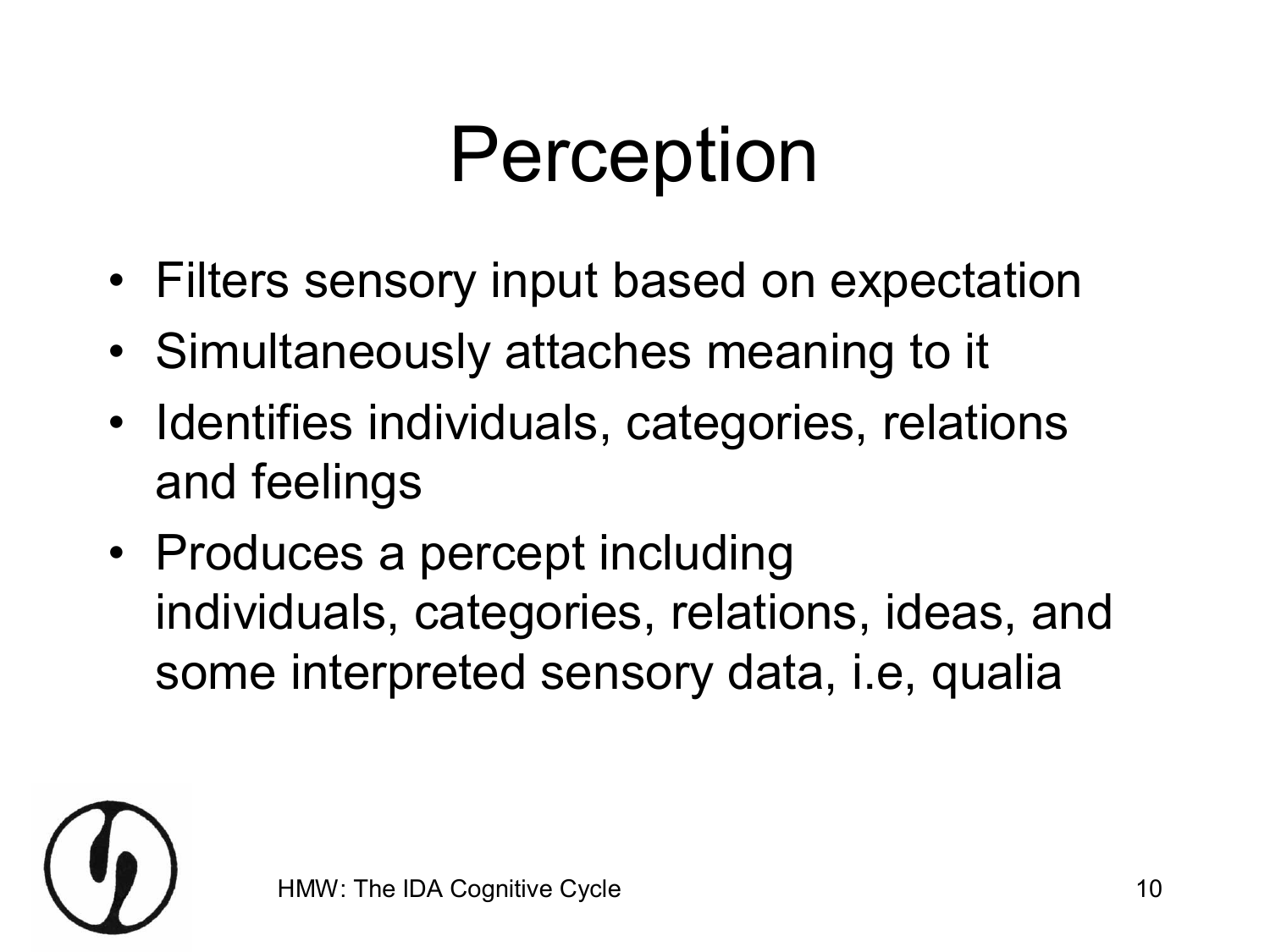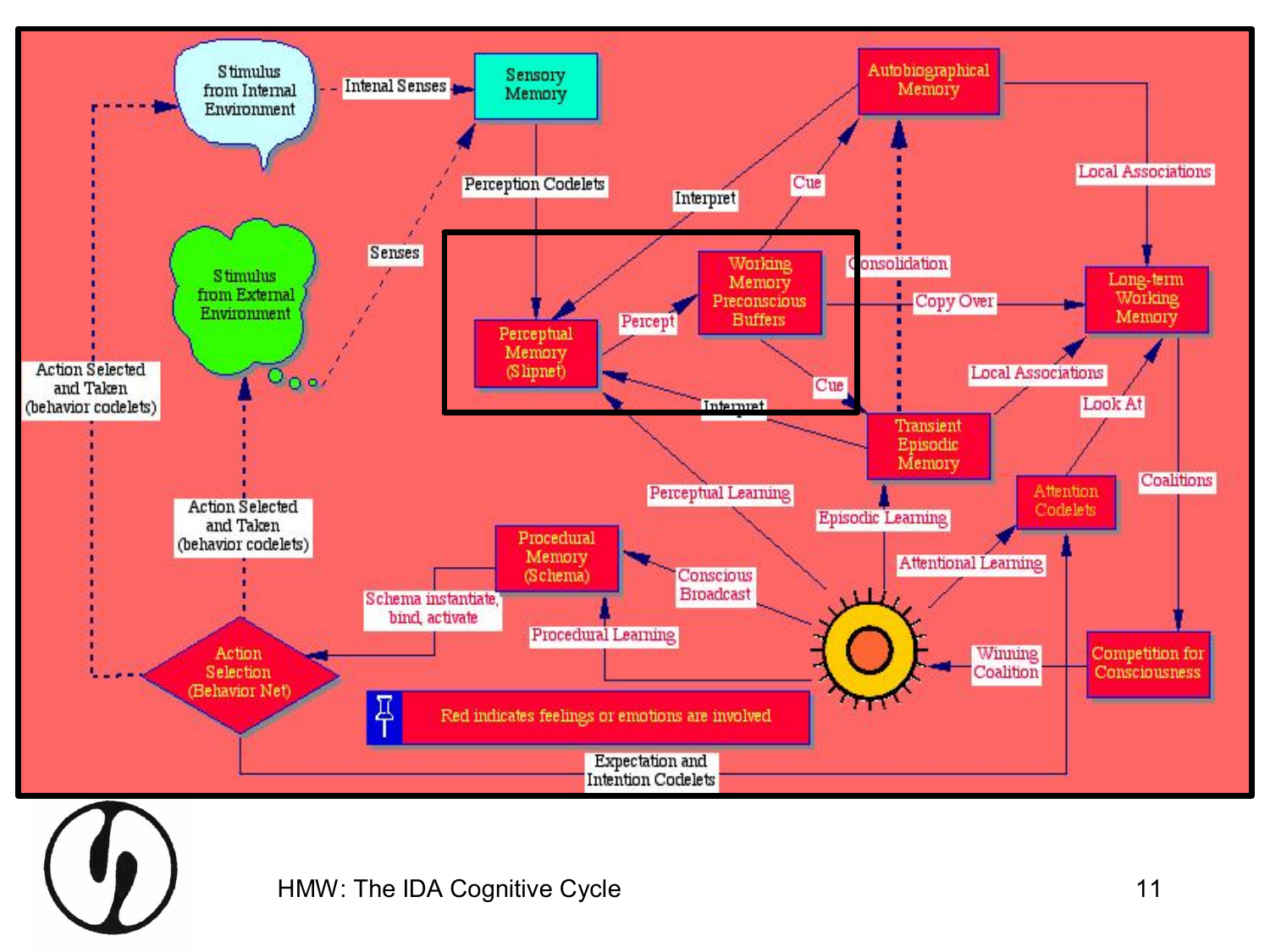# Percept to Working Memory

- Preconscious working memory buffers
- One for each sensory modality (?)
- One for binding (? Controversial–may occur during perception)
- Decays over a relatively few cycles (a few tens of seconds in humans)

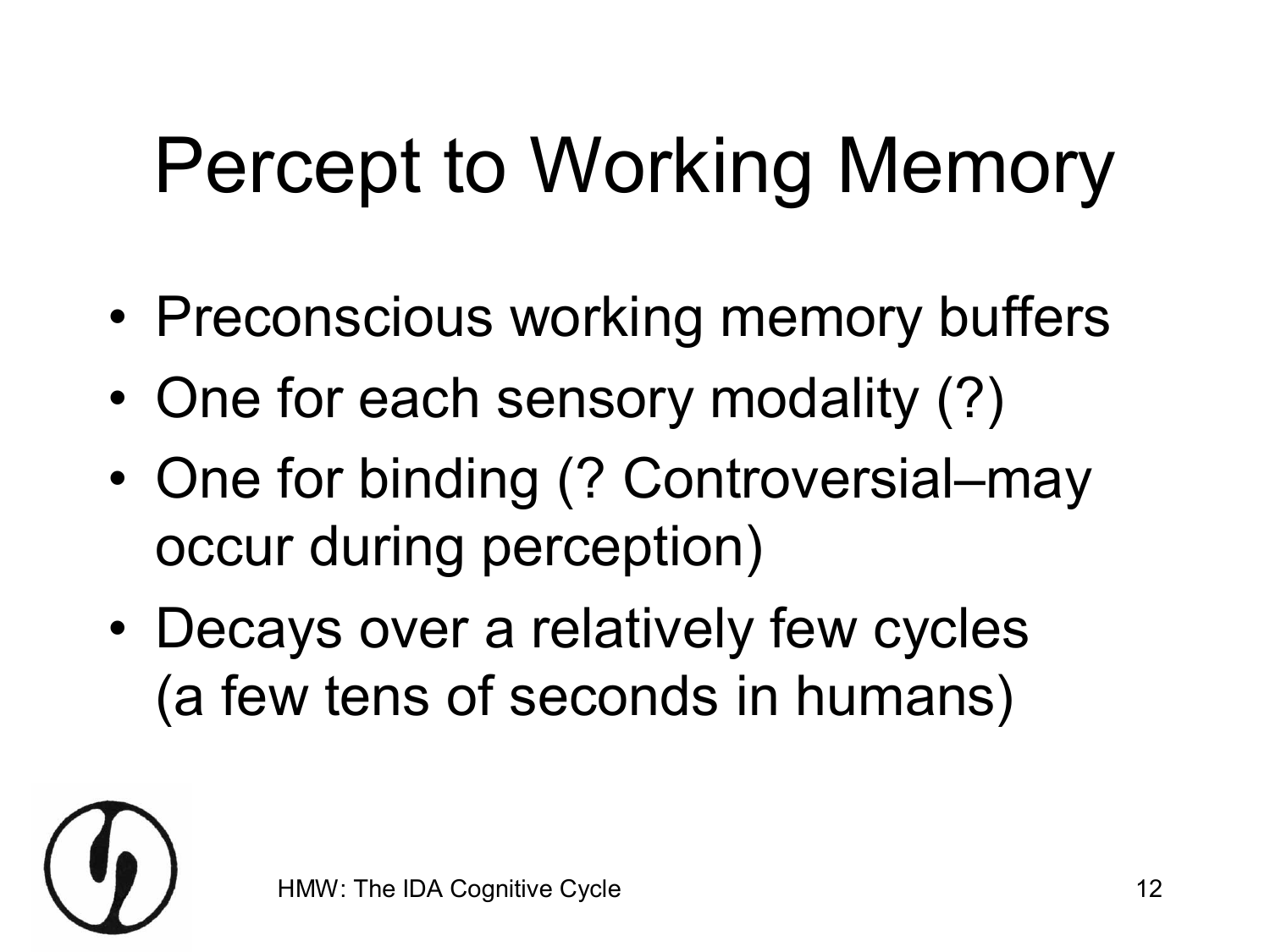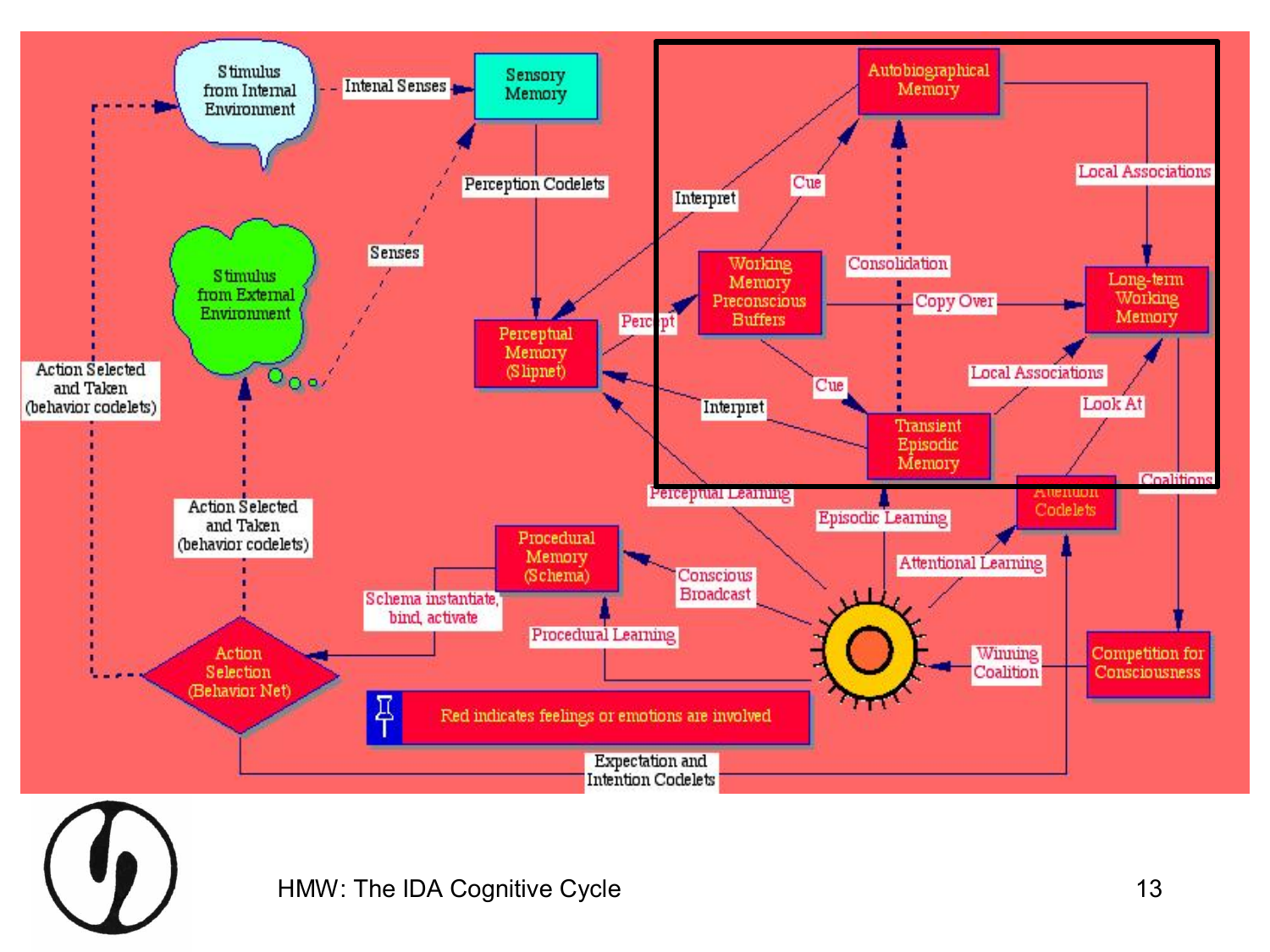# Local Associations

- Working memory contents cue
	- Transient episodic memory
	- Declarative memory
- Produces local associations in long-term working memory
- Including prior feelings and actions
- Long-term WM includes WM
- Working memory = long-term WM?

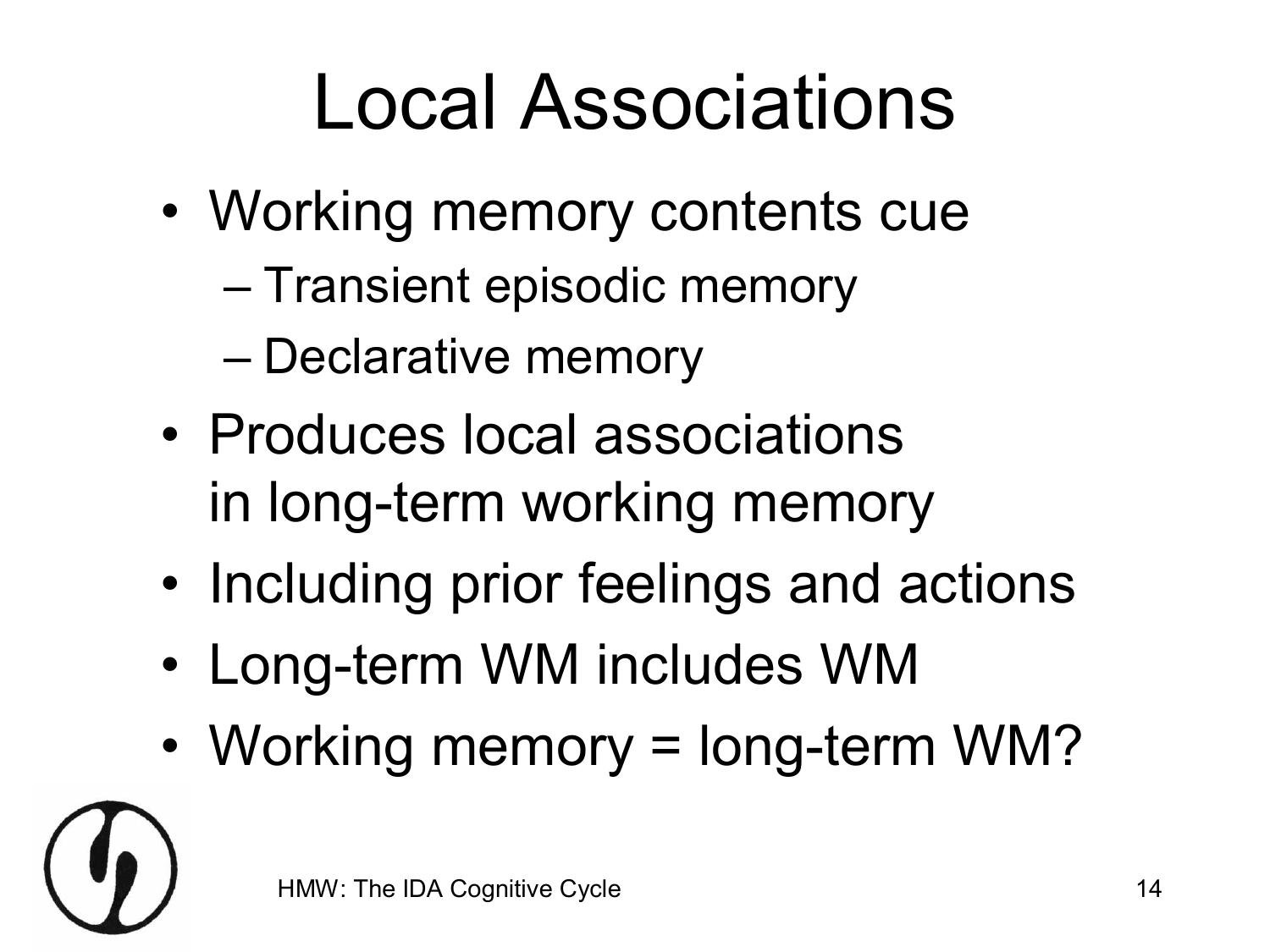#### Codelets

- Small pieces of code each performing a simple, specialized task
- Often waits as a demon, watching for a chance to act
- Implement processors from Global Workspace theory

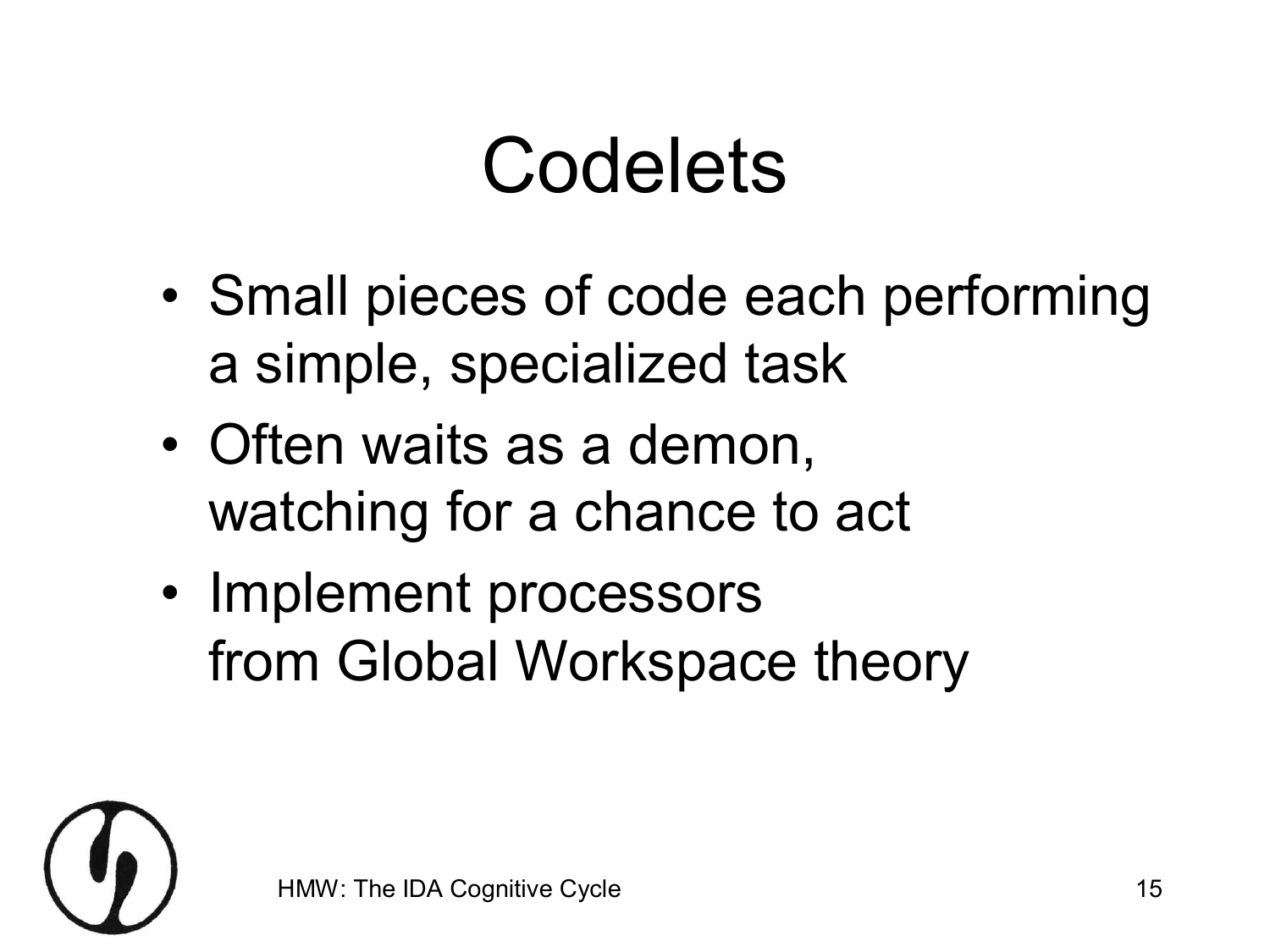

HMW: The IDA Cognitive Cycle **16** and 16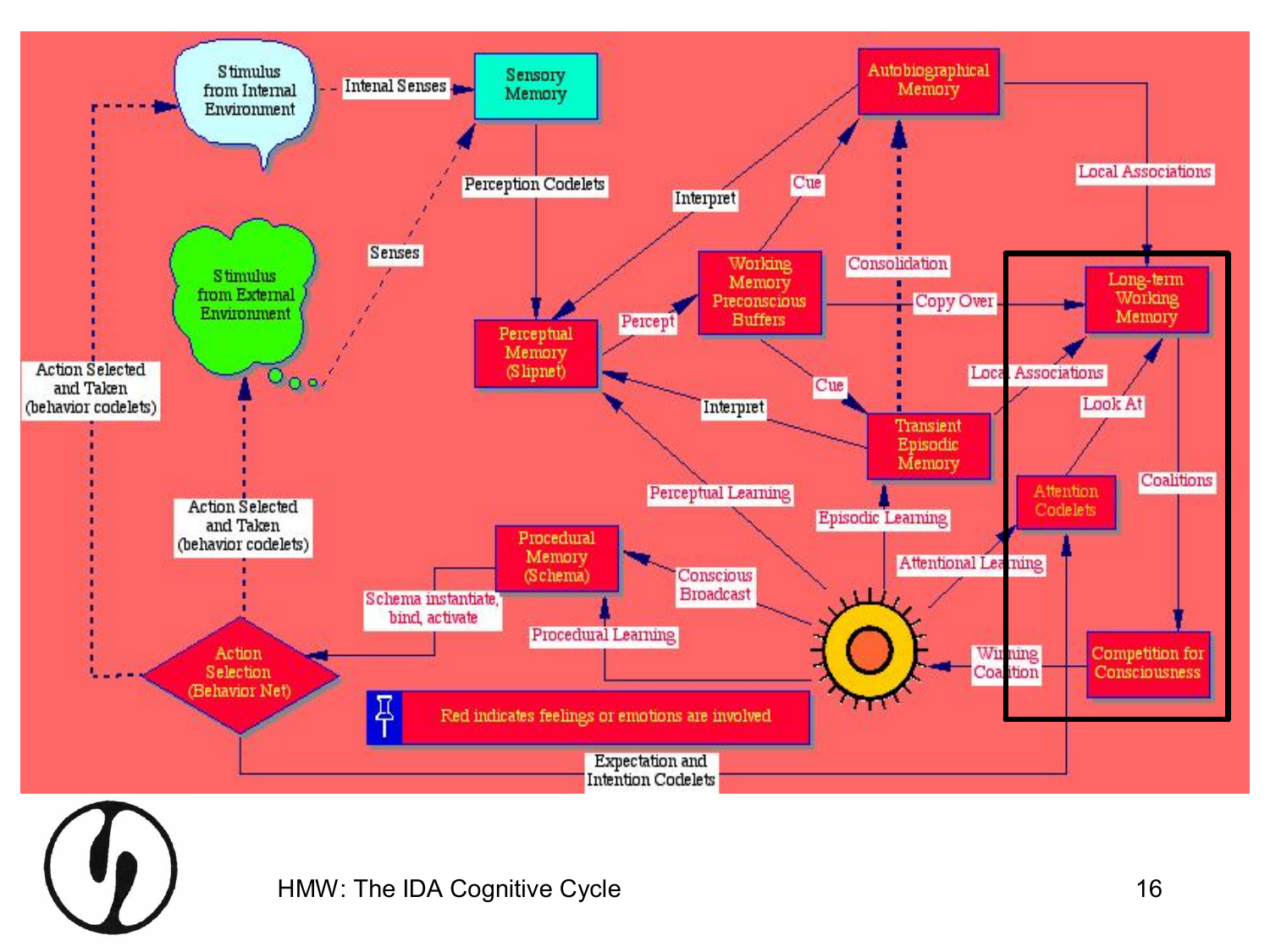# Competition for Consciousness

- Attention—process of bringing to consciousness
- Looking at L-TWM, attention codelets form coalitions with information codelets
- Coalitions compete for consciousness
- Relevance, importance, urgency, insistence, etc., measured by affect

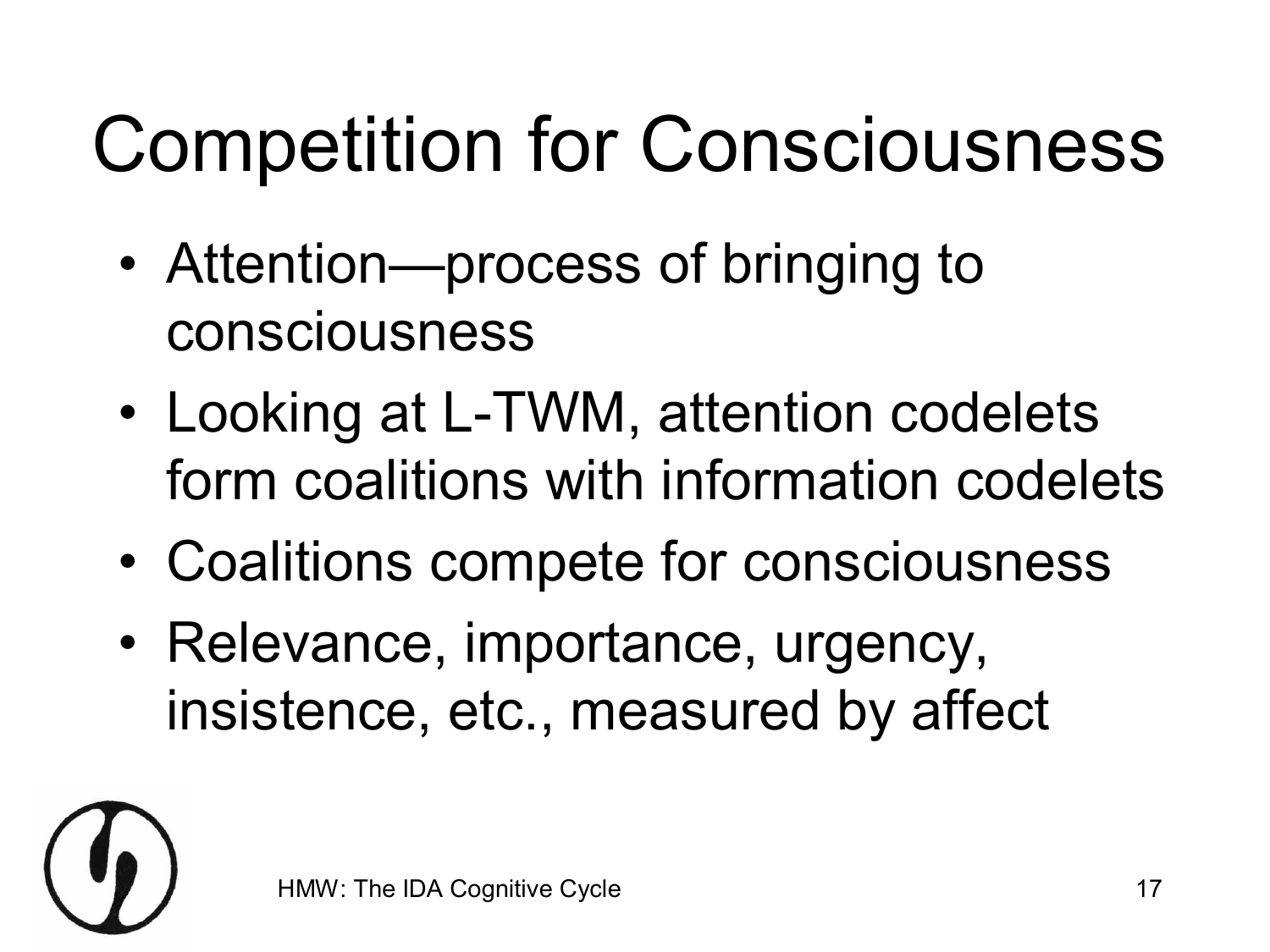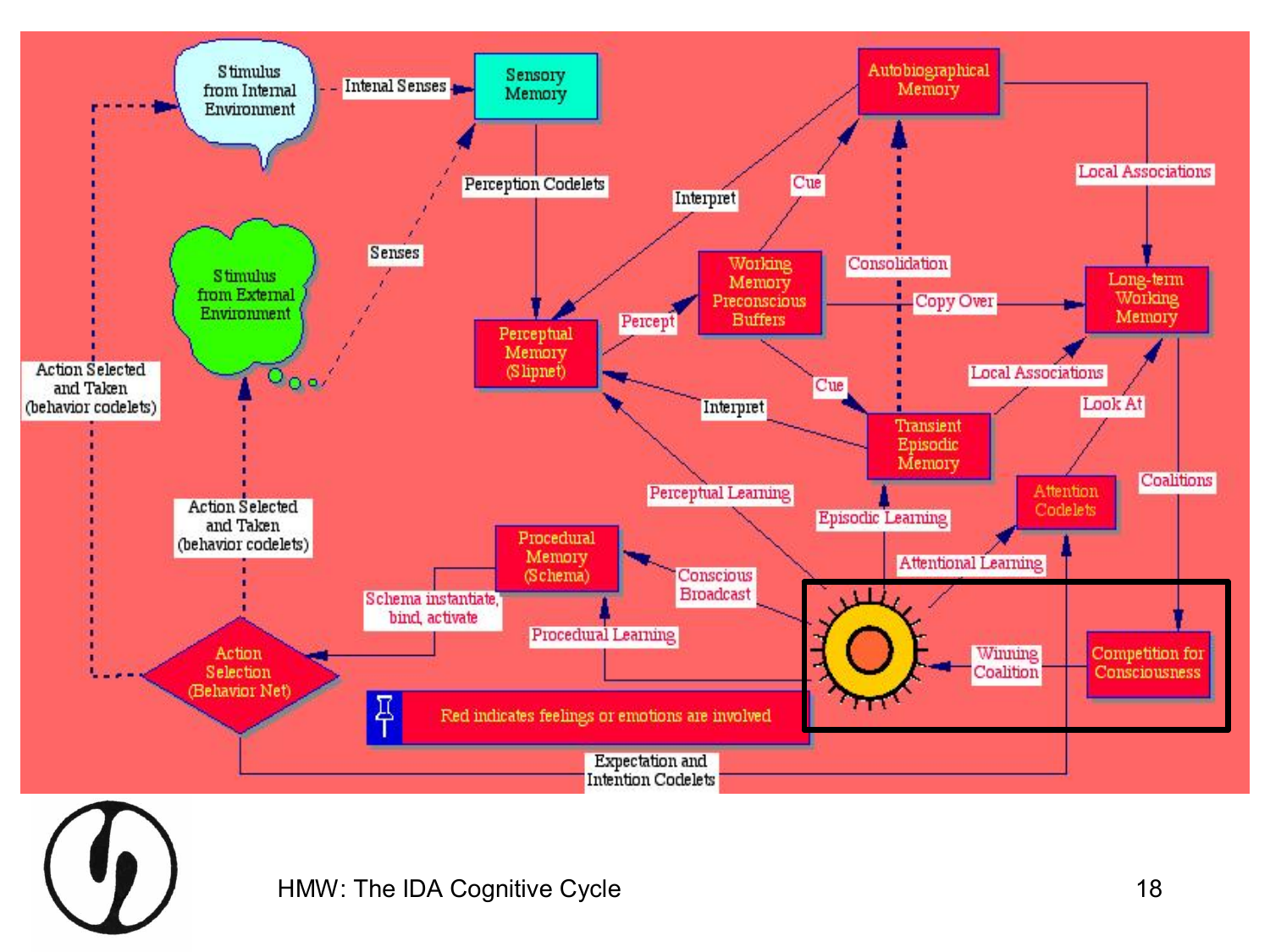## Conscious Broadcast

- Winning coalition of codelets occupies the Global Workspace (a tautology)
- The contents of Global Workspace are broadcast to every codelet
- The result is learning of several kinds, and the recruitment of resources

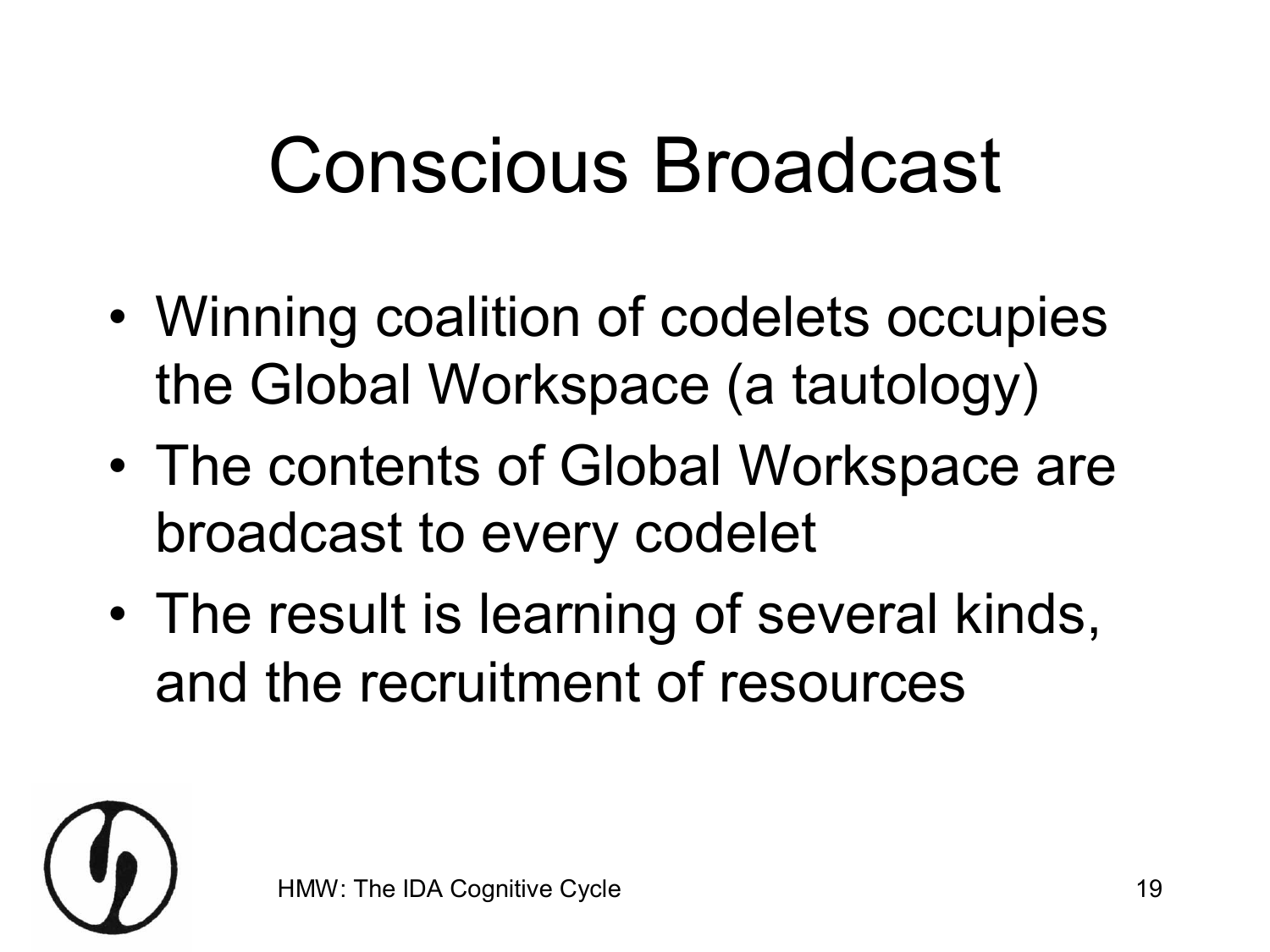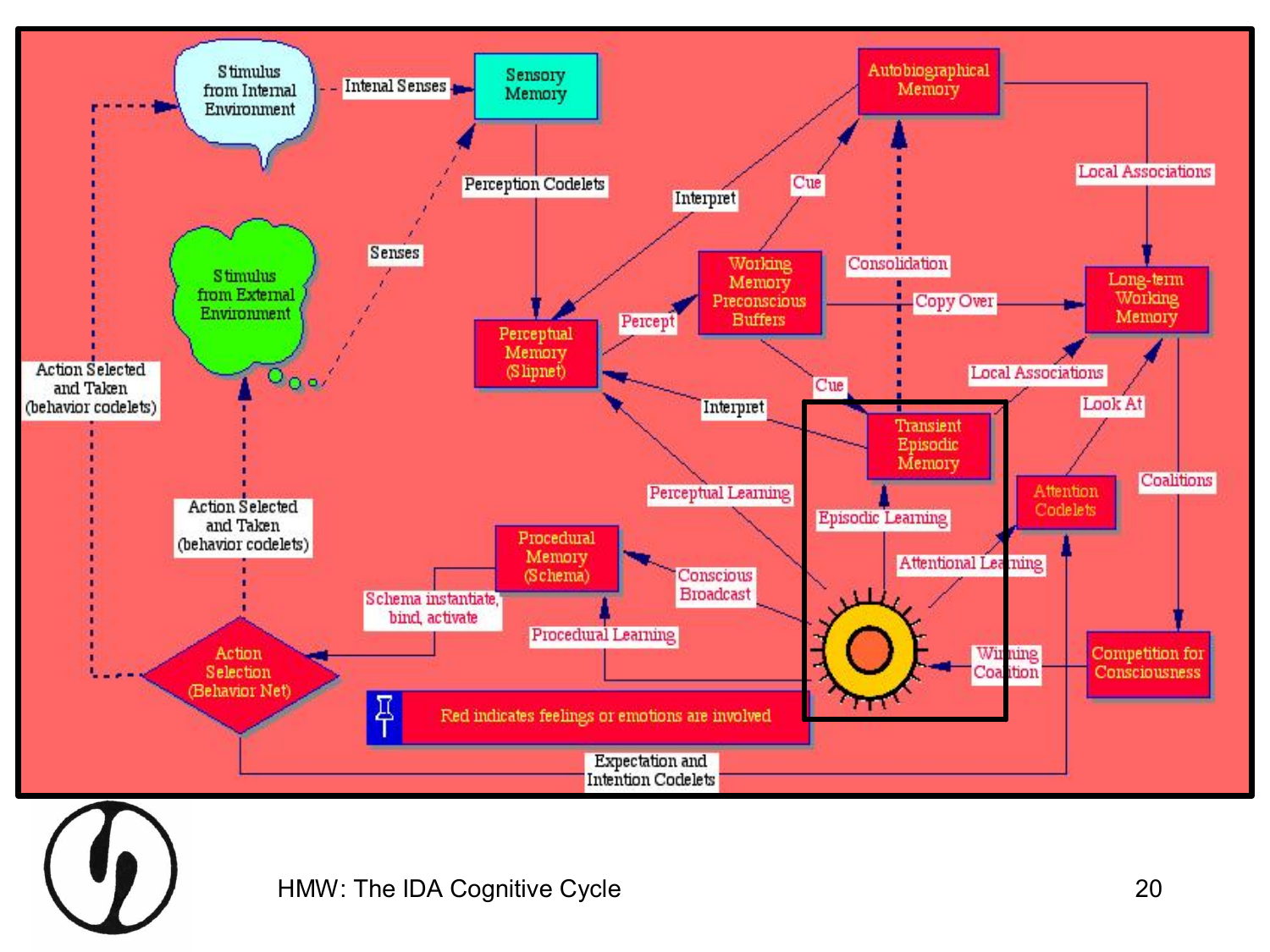# Episodic Learning

- Encoding of conscious contents in Transient Episodic Memory
- As events what, when and where
- Includes current feelings

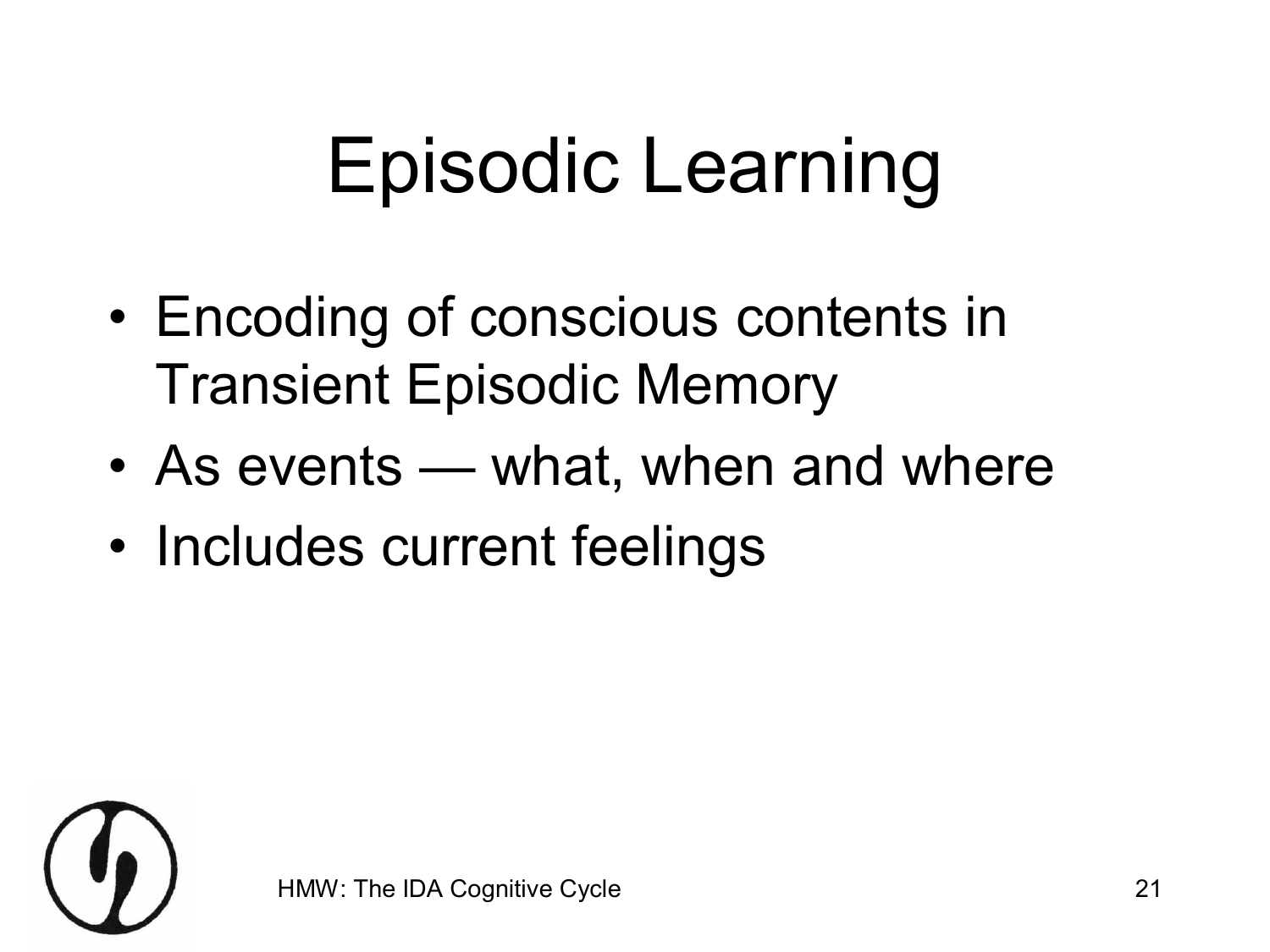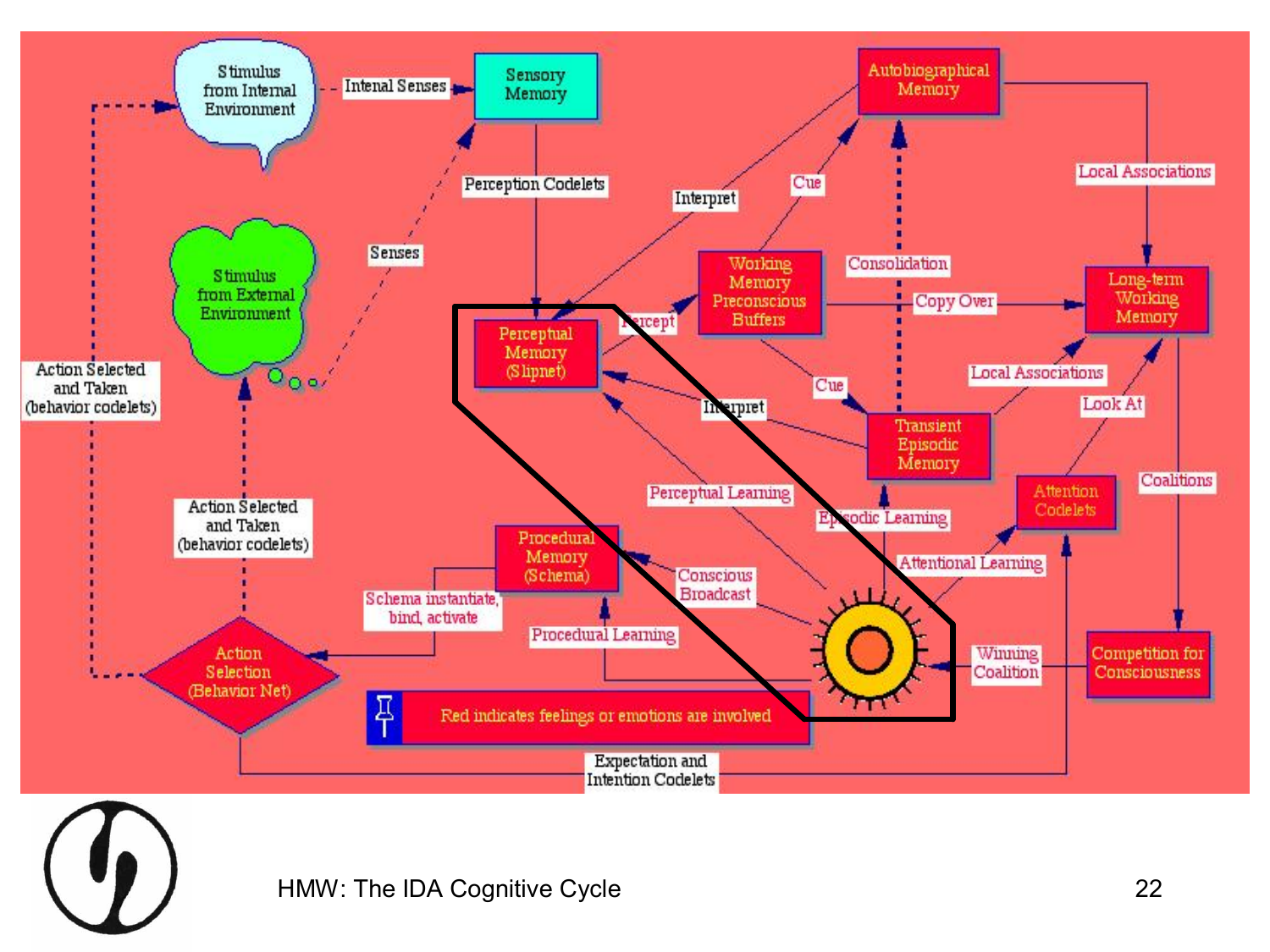# Perceptual Learning

- Using the broadcast contents of consciousness
- Strengthen (or weaken) existing objects, categories, ideas, relations, feelings, etc.
- Create new objects, categories, relations,

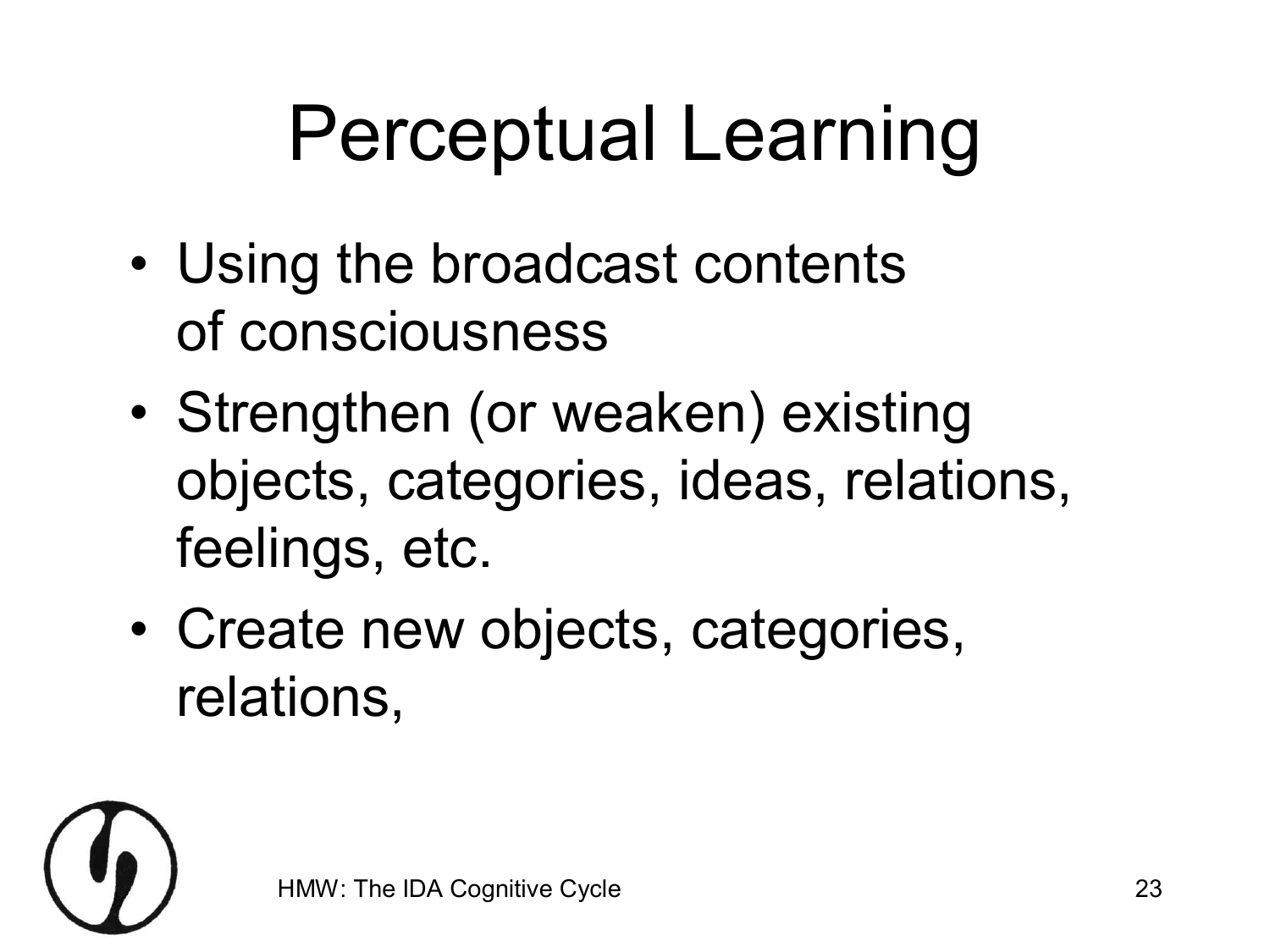

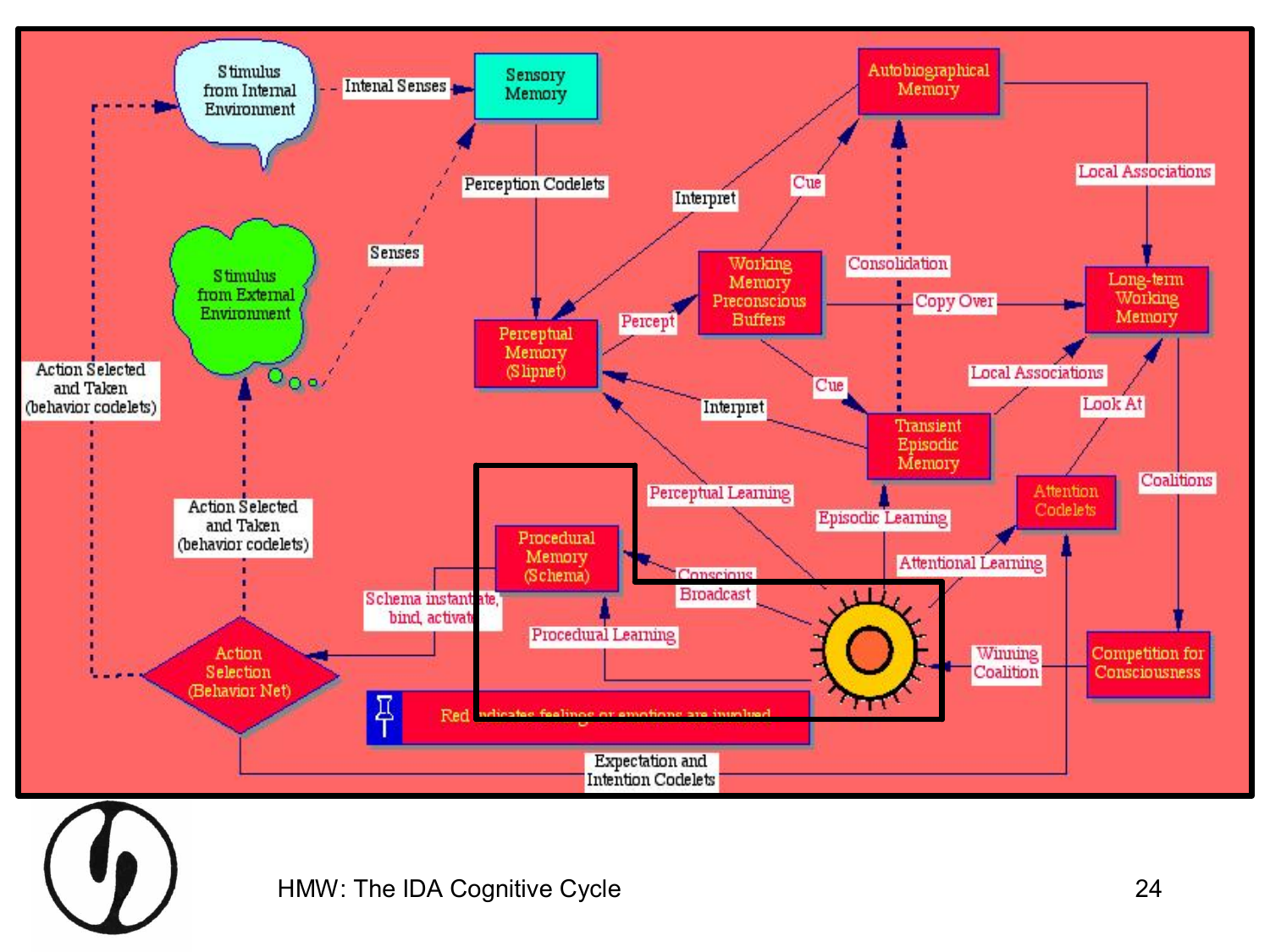# Procedural Learning

- Using the contents of consciousness
- Reinforce those schema that were successful in recently prior acts
- Amount and valence of reinforcement depends on arousal level and degree of success
- Learn new parallel and sequential schema

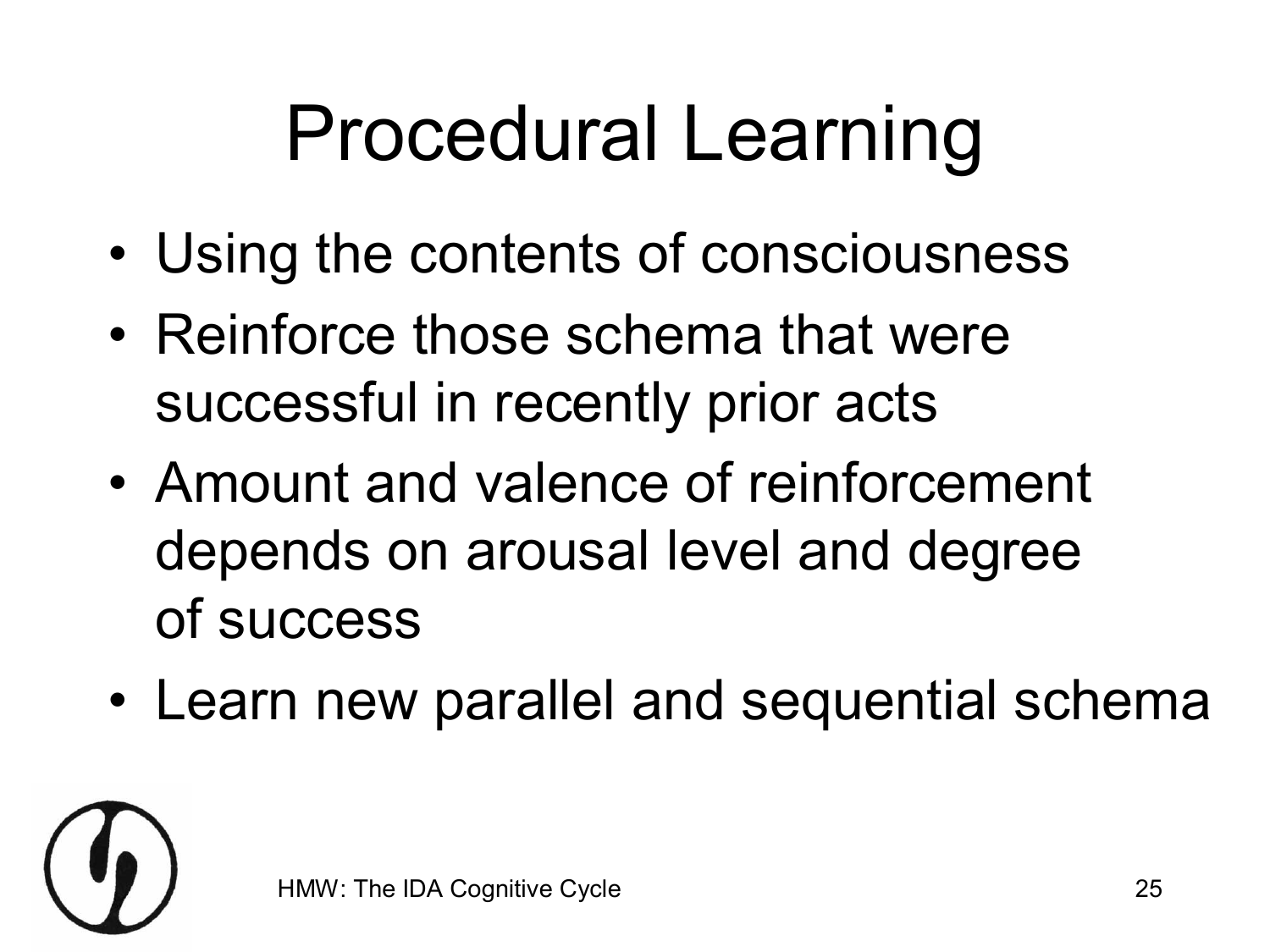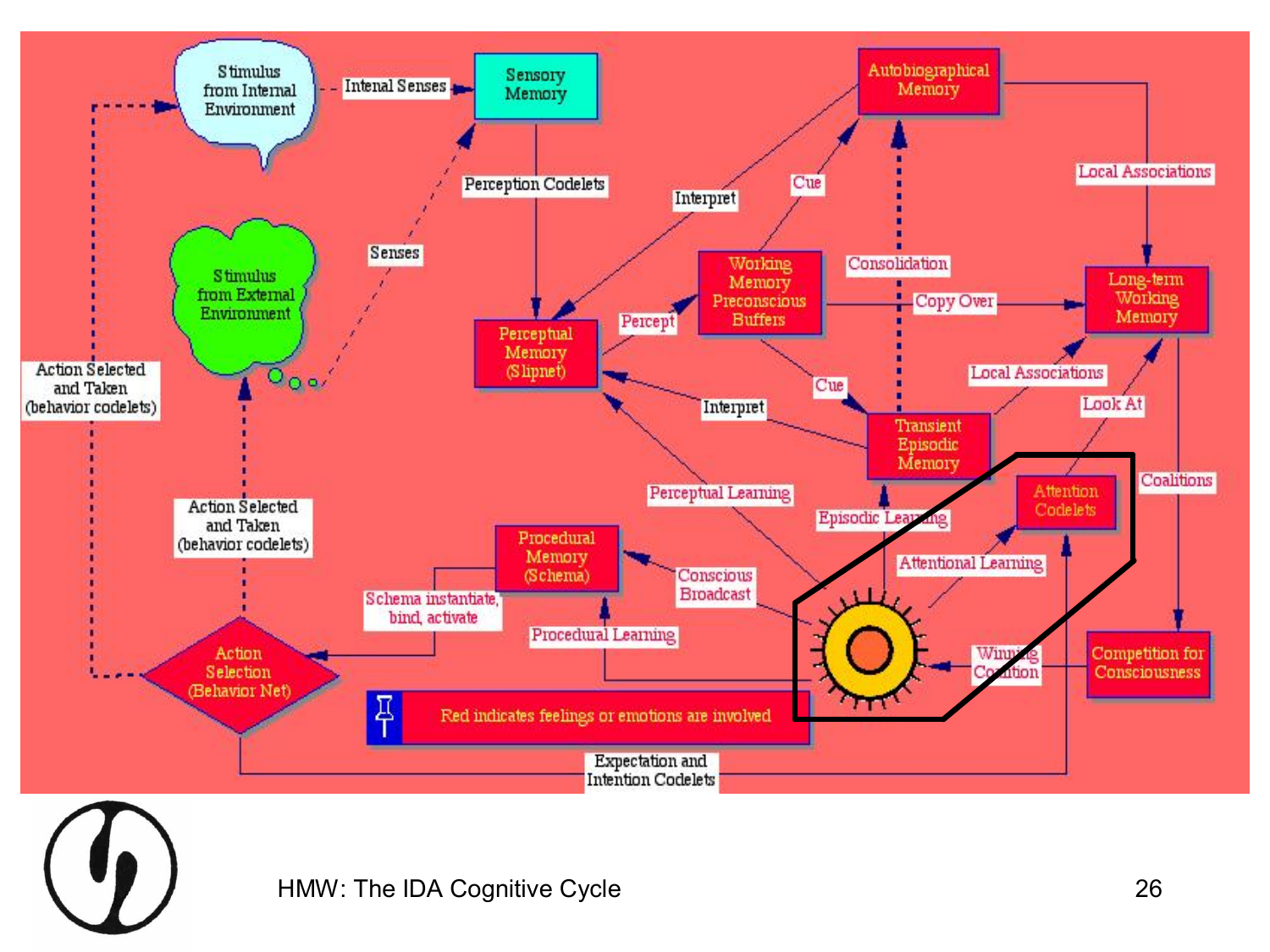# Attentional Learning

- Successful attention codelets are reinforced
- New attention codelets are created as needed

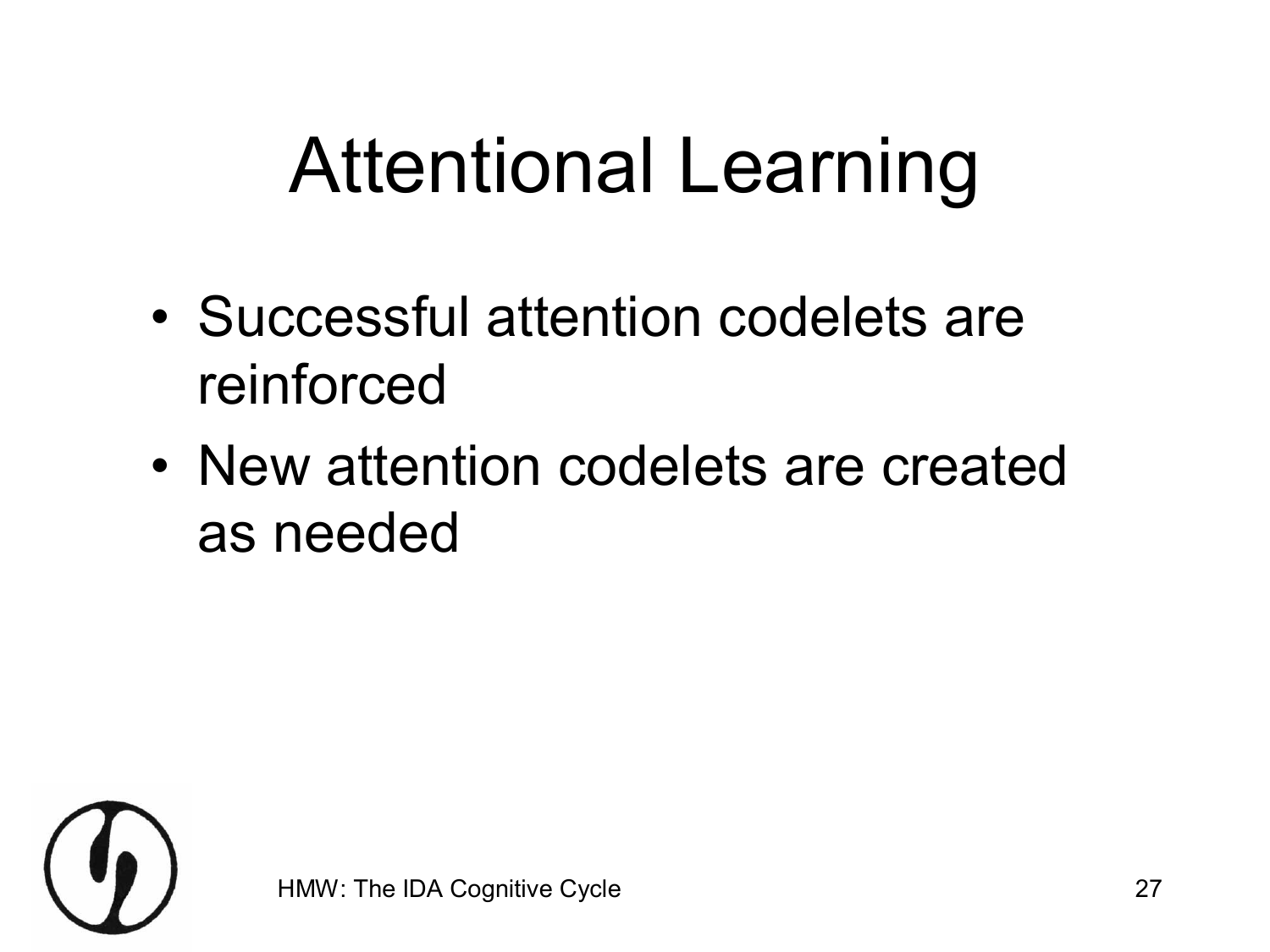# Behaviors & Behavior Streams

- Behavior—a coalition of behavior codelets (goal contexts)
- Underlying behavior codelets can accomplish the goal
- Behavior stream—a stream of related behaviors (goal context hierarchies), best thought of as partial plans

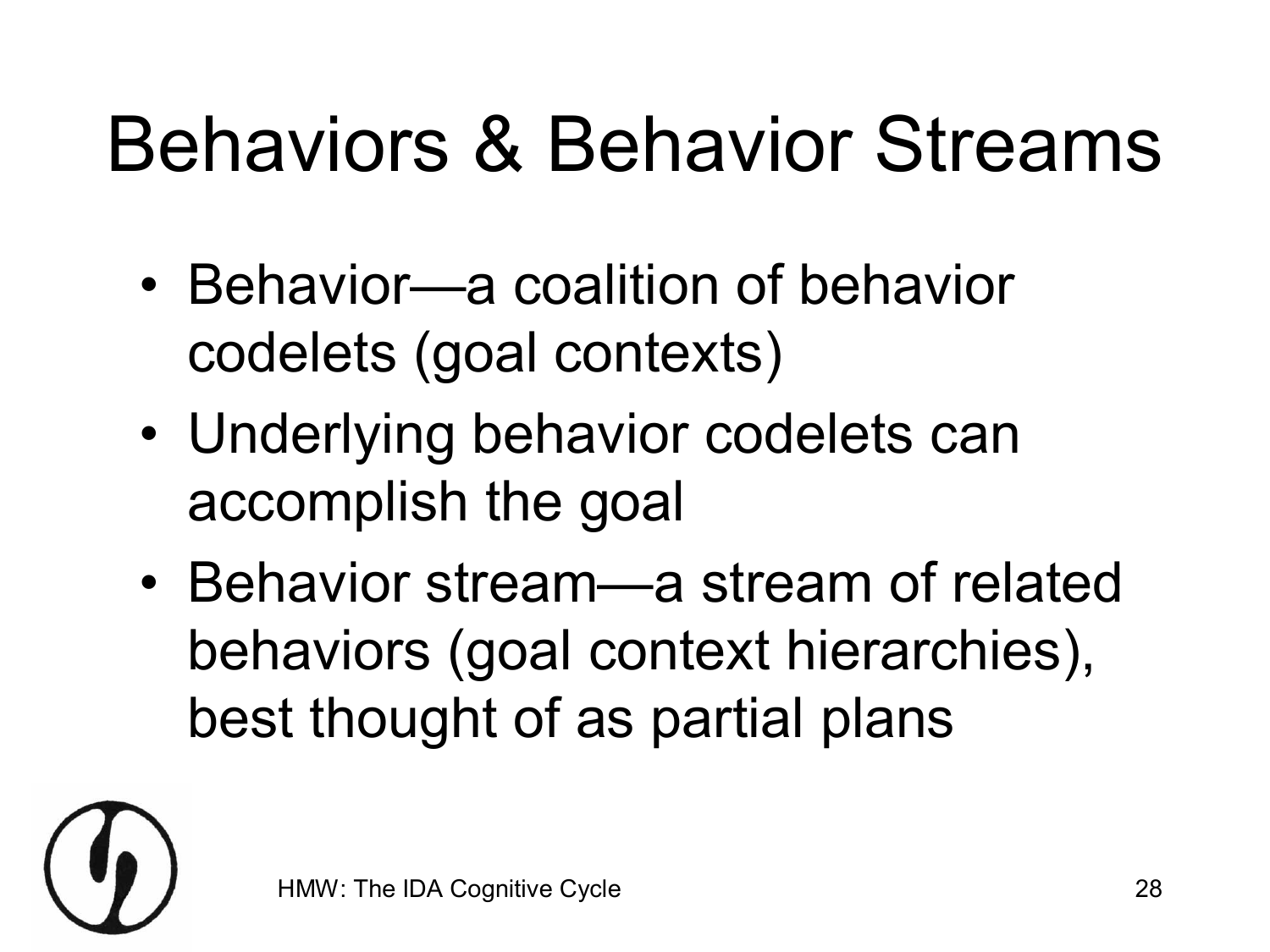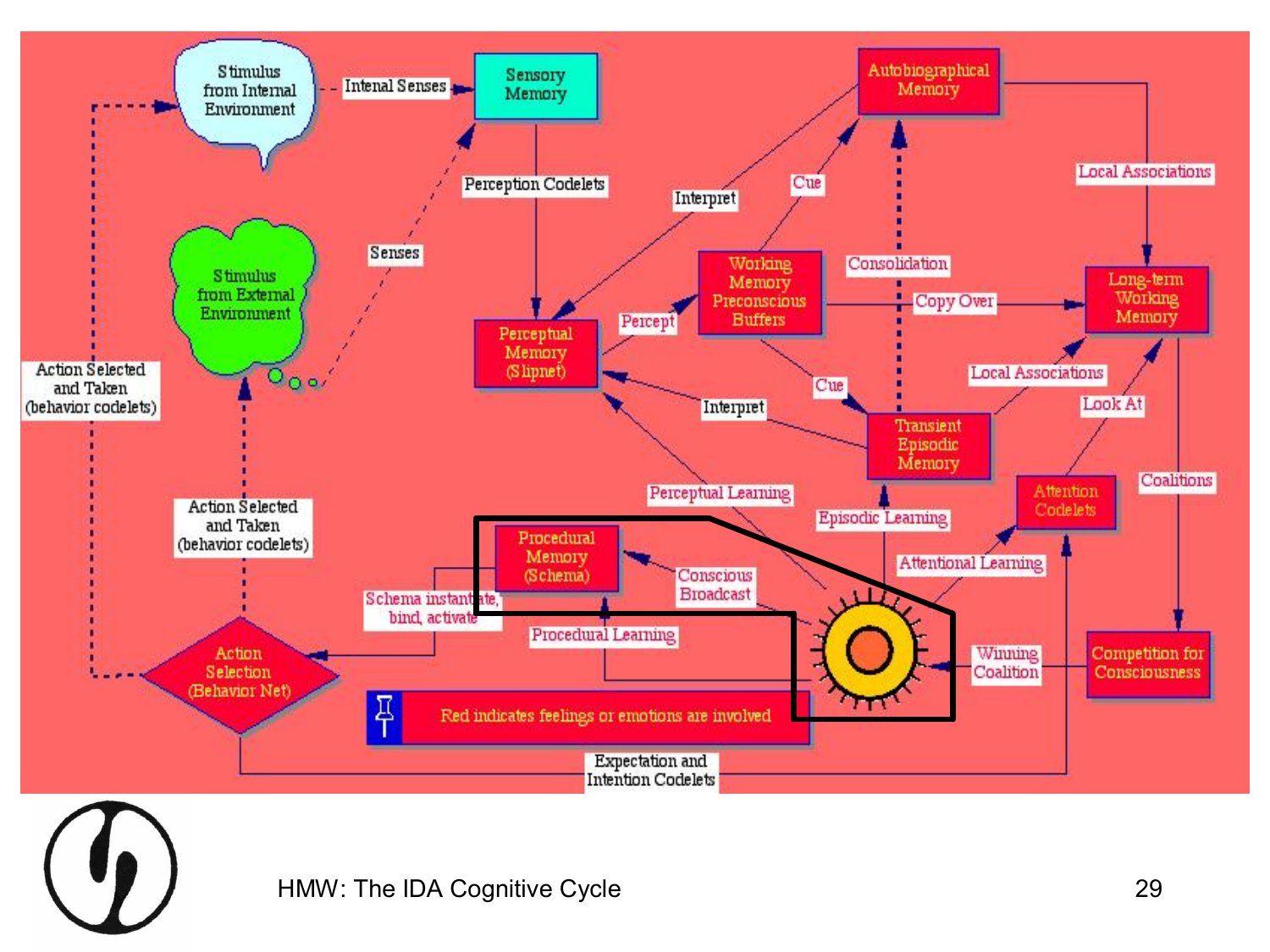# Recruitment of Resources

- Behavior codelets in priming mode respond to specific contents and
	- Instantiate behavior streams
	- Bind variable in behaviors
	- Allocate environmental activation
	- Allocate motivational activation

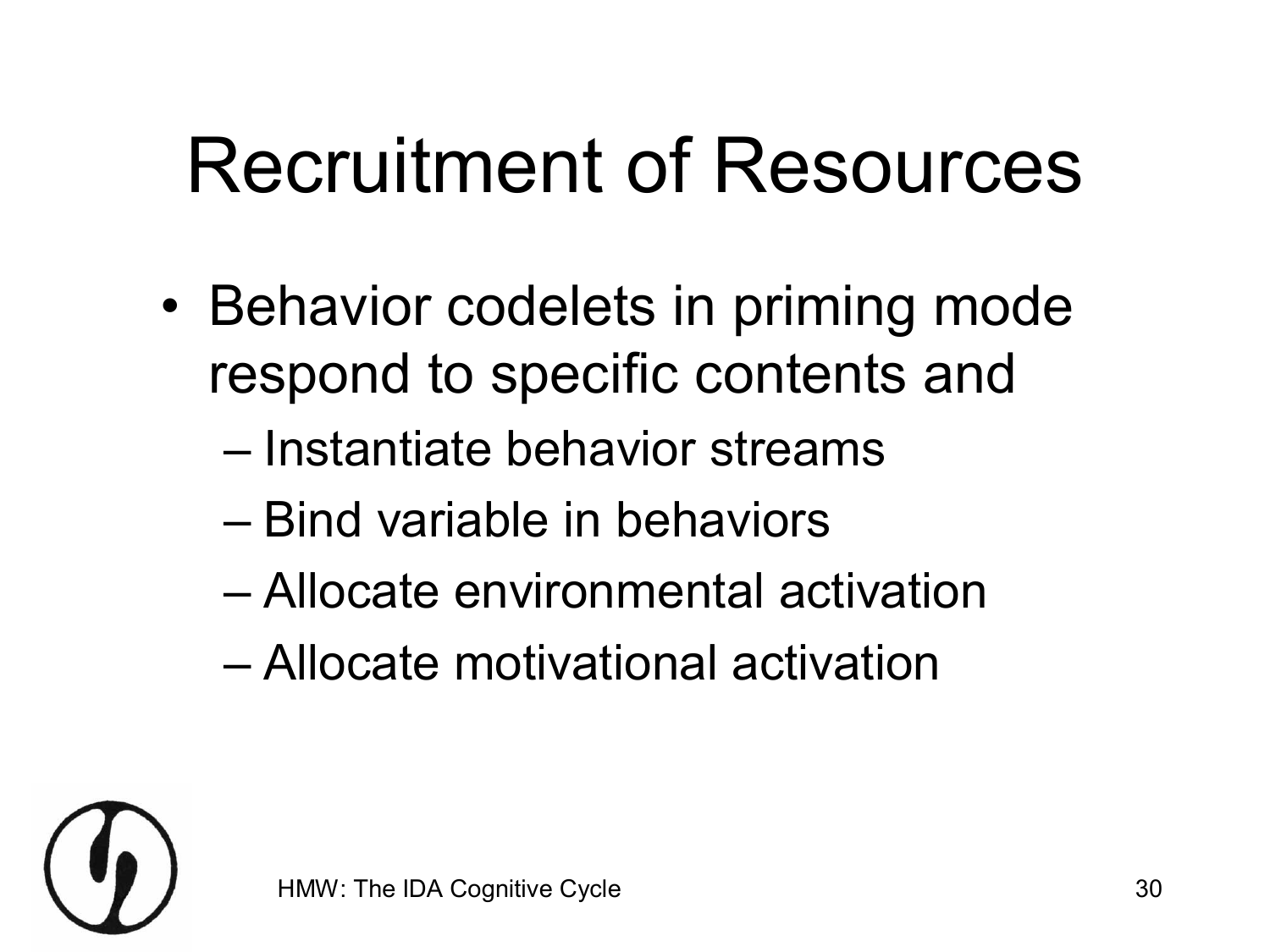

HMW: The IDA Cognitive Cycle **31**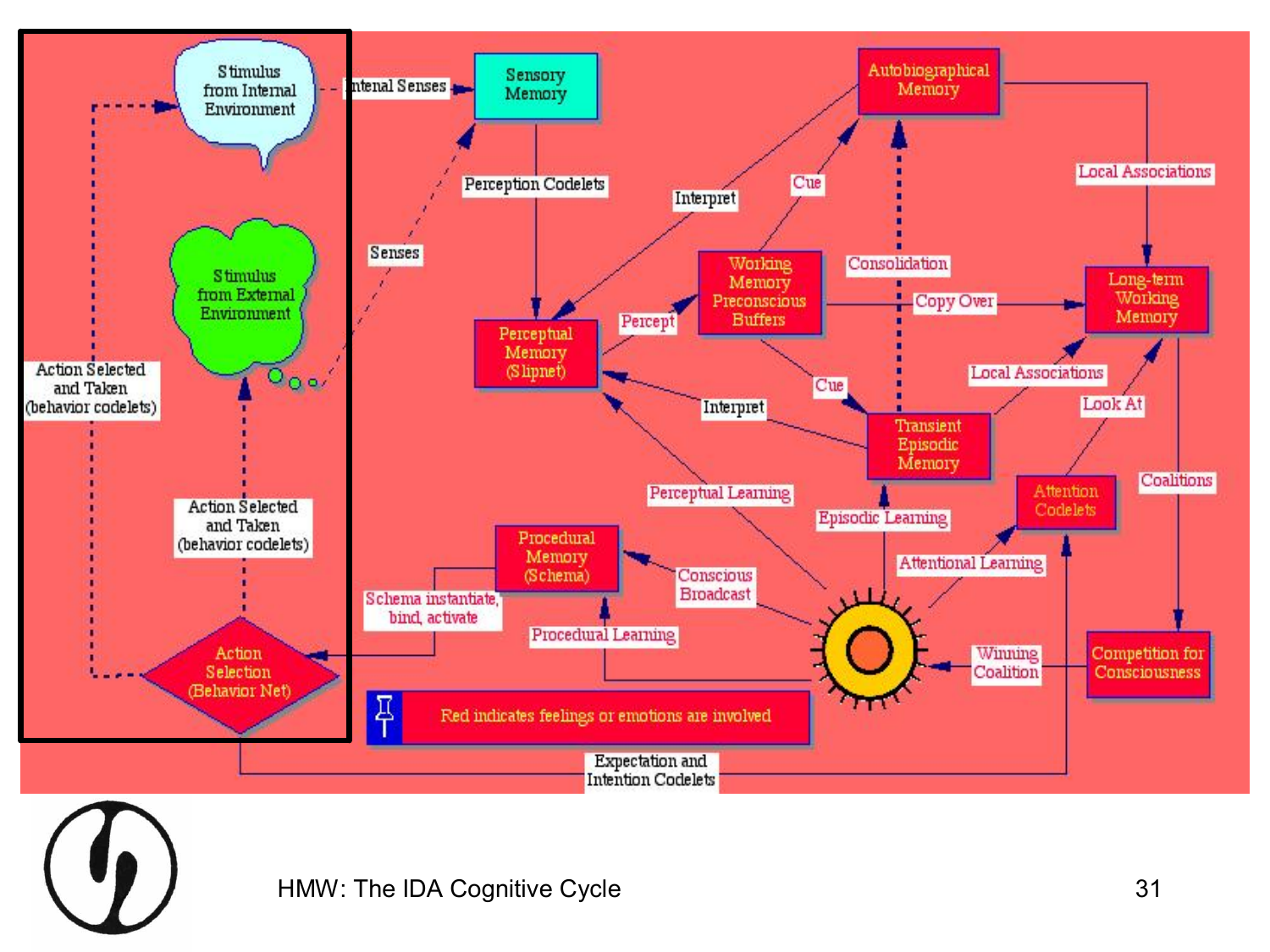# Action Selection & Action

- IDA's behavior net chooses among competing behavior in competing streams
- A single behavior is chosen
- Its underlying behavior codelets perform their tasks—IDA's action during that cycle
- The internal or external environment is affected

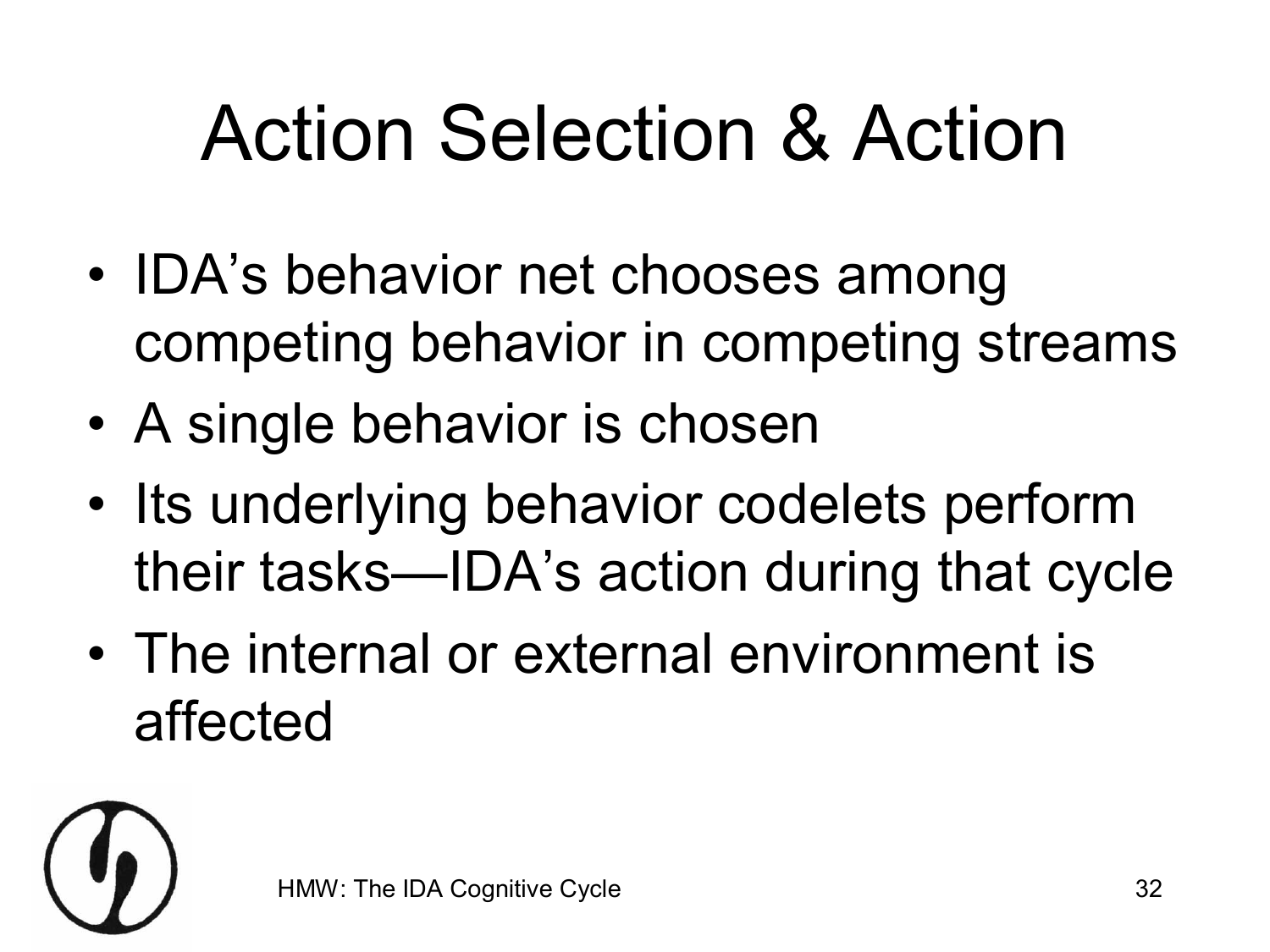# Readings

• Read about Global Workspace Theory in

– Baars, B. J. 1997. *In the Theater of Consciousness*. Oxford: Oxford University Press.

- Read about IDA's Cognitive Cycle in
	- Baars, B. J., and S. Franklin. 2003. How conscious experience and working memory interact. *Trends in*  **Cognitive Science 7:166-172.**